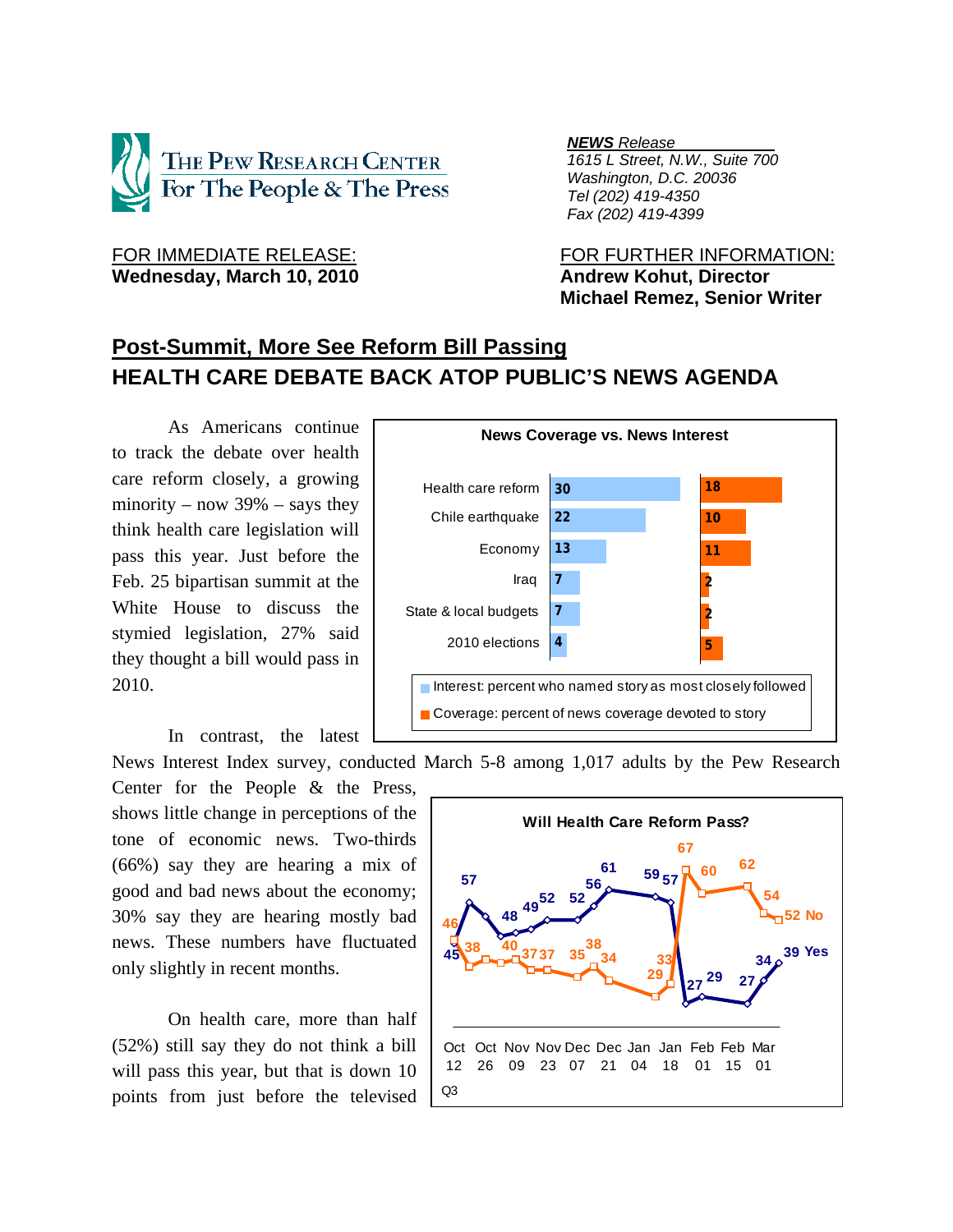meeting of lawmakers from both parties and President Obama. Last week, Obama kept the focus on health care, pushing Congress to act quickly on Democrats' top legislative priority.

Three-in-ten Americans say they followed the debate over health care reform more closely than any other major story last week. The debate was also the most reported story of the week, making up 18% of the newshole, according to a separate analysis by the Pew Research Center's Project for Excellence in Journalism (PEJ). More than two-in-ten (22%) say they followed news about the earthquake in Chile most closely, while that story accounted for 10% of the newshole.

#### **Attentive Public Divided Over Legislation's Chances**

 Americans who say they followed the health care debate very closely last week are evenly divided about the legislation's prospects: 45% think a bill will pass this year; 46% think one will not. Just before the summit, 31% of those following the debate very closely thought a bill would pass this year, while 58% thought it would not. Among those following less closely, 34% say they think legislation will pass this year, up from 25% two weeks ago (Feb. 19-22).

| <b>Upward Trend in Belief</b><br><b>Health Care Reform Will Pass</b>                                                                                      |             |       |             |       |      |       |  |  |  |
|-----------------------------------------------------------------------------------------------------------------------------------------------------------|-------------|-------|-------------|-------|------|-------|--|--|--|
| Feb 19-22<br>Feb 26-Mar 1<br>March 5-8                                                                                                                    |             |       |             |       |      |       |  |  |  |
|                                                                                                                                                           | Will        | Won't | Will        | Won't | Will | Won't |  |  |  |
|                                                                                                                                                           | <u>pass</u> | pass  | <u>pass</u> | pass  | pass | pass  |  |  |  |
|                                                                                                                                                           | %           | %     | %           | %     | %    | %     |  |  |  |
| Total                                                                                                                                                     | 27          | 62    | 34          | 54    | 39   | 52    |  |  |  |
| Republican                                                                                                                                                | 14          | 80    | 26          | 68    | 27   | 68    |  |  |  |
| Democrat                                                                                                                                                  | 35          | 54    | 46          | 43    | 49   | 40    |  |  |  |
| Independent                                                                                                                                               | 26          | 62    | 32          | 57    | 38   | 54    |  |  |  |
| Follow health care<br>reform debate:                                                                                                                      |             |       |             |       |      |       |  |  |  |
| Very closely                                                                                                                                              | 31          | 58    | 39          | 55    | 45   | 46    |  |  |  |
| Less closely                                                                                                                                              | 25          | 64    | 33          | 54    | 34   | 56    |  |  |  |
| Q3: "Thinking now about the issue of health care, from what you've seen and<br>heard, do you think a health care reform bill will pass this year or not?" |             |       |             |       |      |       |  |  |  |

 Public assessments of the prospects for health care legislation shifted dramatically in January following the special election in Massachusetts for the U.S. Senate seat that had been held by Ted Kennedy. Just before the Jan. 19 vote, 57% said they thought health care legislation would be enacted this year. Immediately after Republican Scott Brown's win, that number fell to just 27%.

 But since the Feb. 25 summit – and in the midst of a White House push for action – an increasing percentage of Americans says they think legislation will pass this year. More Democrats now say they think legislation will pass (49%), than won't (40%). Just before the summit, 35% thought a bill would pass this year; 54% thought one would not. Among Republicans, 27% now say they think legislation will pass, compared with 14% just before the White House meeting. More than two thirds (68%) still say legislation will not pass. Among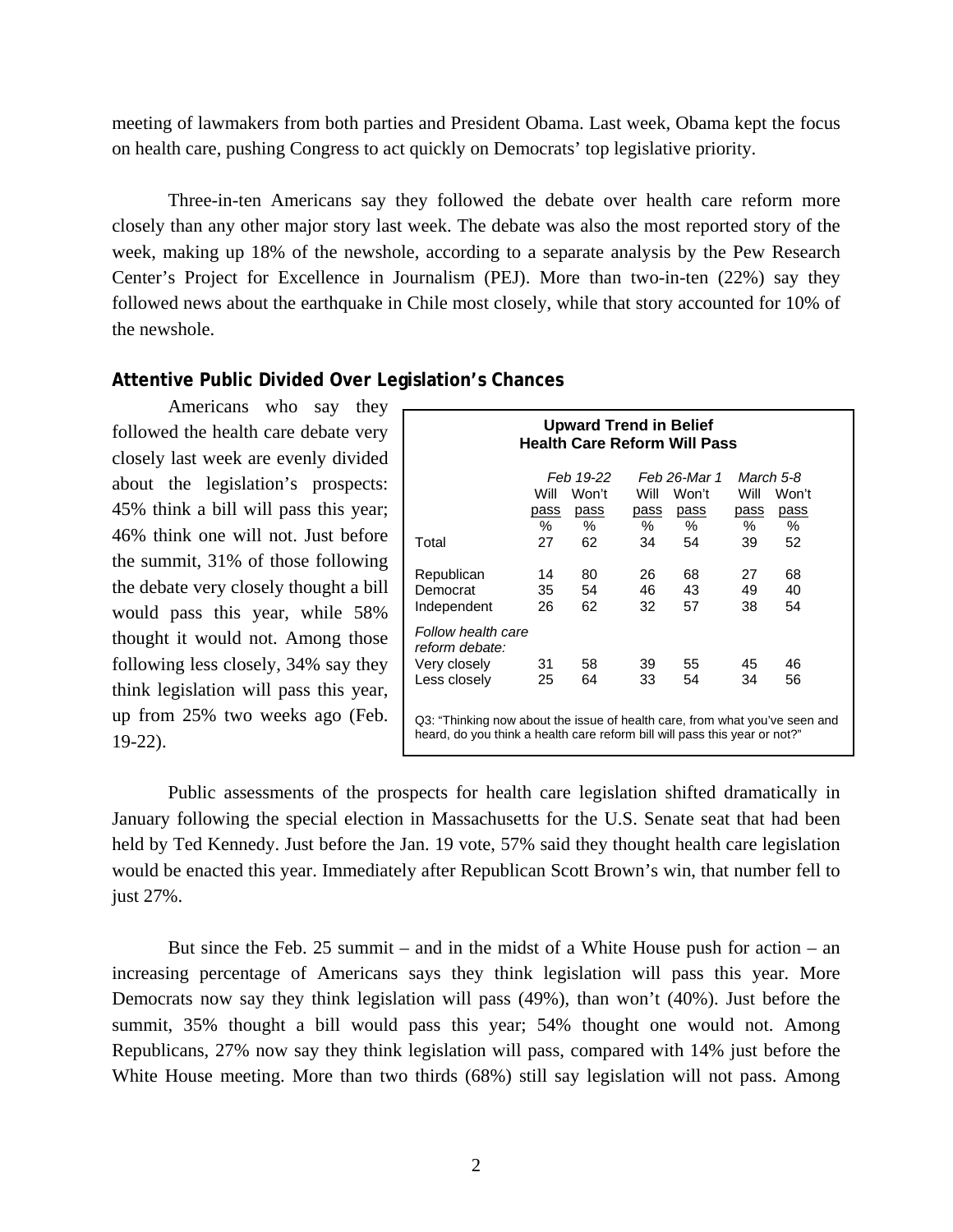independents, 38% say they think legislation will pass this year, up from 26% just before the summit meeting.

### **News about Job Situation Still Seen as Mostly Bad**

Two-thirds of Americans (66%) say they are hearing a mix of good and bad news about the economy, which is little changed since early February (61%) or early January (65%). Meanwhile, the number that says they are hearing mostly bad news about the economy now stands at 30%. It had been 35% at the start of February and 29% in early January. Just 4% say they are hearing mostly good news about the economy, essentially unchanged from earlier in the year.

 Among partisans, 71% of Democrats say they are hearing a mix of good and bad news about the economy, compared with 61% of Republicans. Close to two-thirds of independents (65%) share this view. Republicans are more likely than Democrats to say they are hearing mostly bad news (36% vs. 24%). About three-in-ten independents (31%) agree.



| <b>Most Hearing Bad News on Jobs Front (new)</b><br>Mostly<br>Mostly |      |      |       |           |  |  |  |  |
|----------------------------------------------------------------------|------|------|-------|-----------|--|--|--|--|
|                                                                      | Good | Bad  | Mixed | DK        |  |  |  |  |
| News about $\ldots$                                                  | ℅    | $\%$ | $\%$  | ℅         |  |  |  |  |
| Job situation                                                        | 5    | 59   | 35    | $1 = 100$ |  |  |  |  |
| Real estate values                                                   | 8    | 45   | 42    | $5=100$   |  |  |  |  |
| Prices for food and                                                  |      |      |       |           |  |  |  |  |
| consumer goods                                                       | 9    | 34   | 50    | $7 = 100$ |  |  |  |  |
| <b>Financial markets</b>                                             | 11   | 26   | 59    | $4 = 100$ |  |  |  |  |
| Q5a-d. Figures may not add to 100% because of rounding.              |      |      |       |           |  |  |  |  |

When asked about specific elements of

the economy, Americans are most likely to say they are hearing bad news about the employment picture. The federal government announced March 5 that the unemployment rate was 9.7% in February, unchanged from January. Currently, 59% say they are hearing mostly bad news about the jobs situation, about the same as the 61% that said this in January.

 Just under half (45%) say they are hearing mostly bad news about real estate values, while 42% say they are hearing mixed news about this. Just 8% say they are hearing mostly good news about real estate values. The numbers are little changed from when the question was last asked in January.

 About a third (34%) say they are hearing mostly bad news about prices for food and consumer goods, while half say they have been hearing mixed news about this; 9% say they have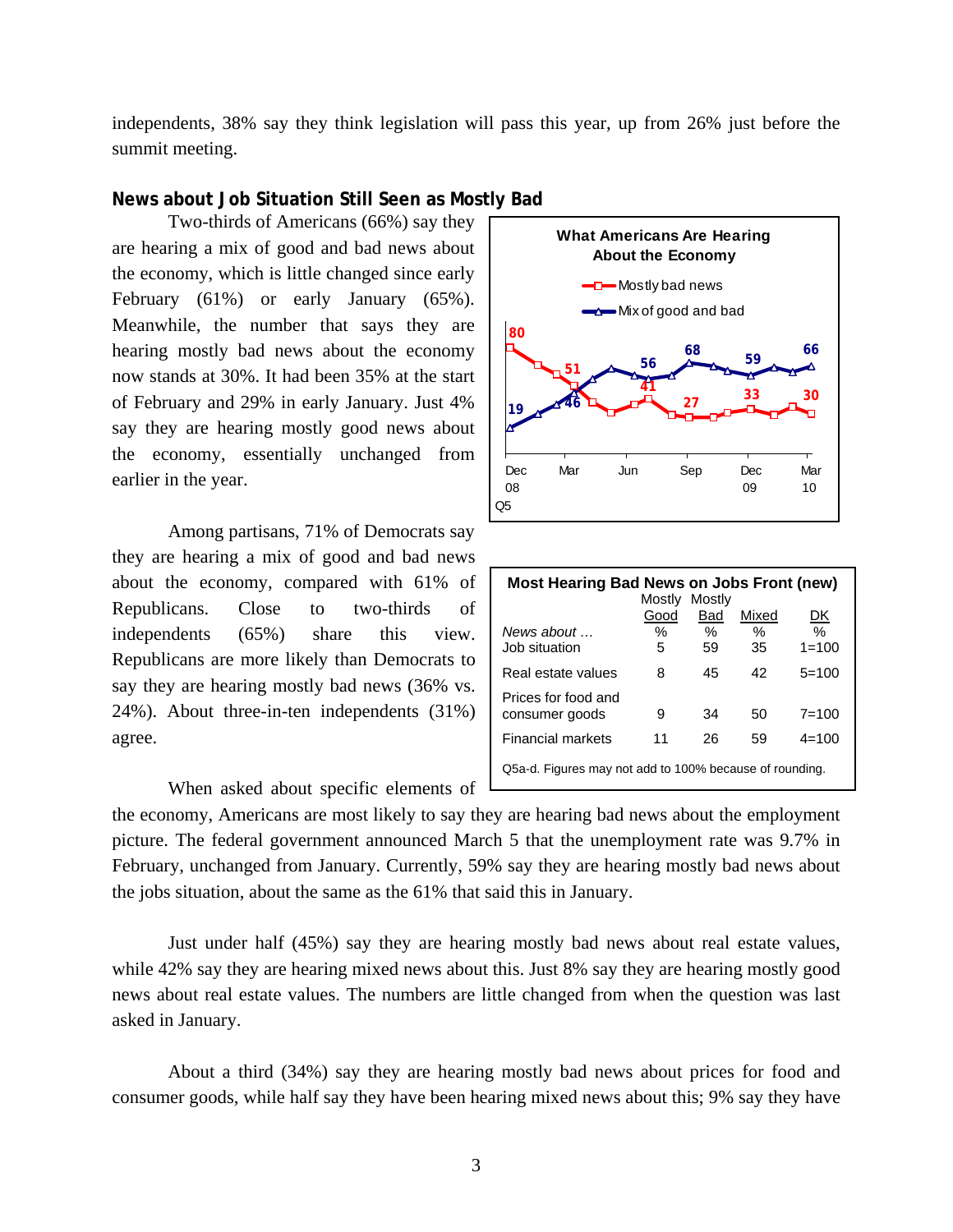been hearing mostly good news about prices. In January, 45% said they were hearing mixed news about prices. Currently, 59% say they are hearing a mix of good and bad news about the financial markets, up from 47% in January. The percent hearing mostly bad news on this declined slightly from 32% in January to 26%; 11% say the news on financial markets has been mostly good, down from 16% in January.

### **Economy, Earthquake Also Top Stories**

Four-in-ten Americans say they followed news about the economy very closely last week; 13% say they followed economic news more closely than any other major story. According to PEJ, reporting on the economy – not including specific reports on the budget problems facing state and local governments – accounted for 11% of the newshole.

 About three-in-ten (31%) say they followed news about widespread local and state budget problems very closely; 7% say these were the stories they followed most closely. Coverage of the budget difficulties and their impact accounted of 2% of reporting measured by PEJ, though this news likely received more coverage from local sources not included in the analysis.

More than a quarter (27%) say they followed news about the earthquake in Chile very closely; 22% say this was the story they followed most closely. News about the earthquake took up 10% of the newshole. Despite its strength, the earthquake in Chile caused much less loss of life than the temblor that struck Haiti in early January. Just after that earthquake, 60% said they were following news about it and its aftermath very closely.

A quarter say they followed news about the 2010 congressional elections very closely, although just 4% say this was the story they followed most closely. These stories account for 5% of coverage. Developments in Iraq – including the at-times violent run-up to Sunday's elections – were closely followed by 26%. This was the most closely followed story for 7%. Iraq news accounted for 2% of the newshole.

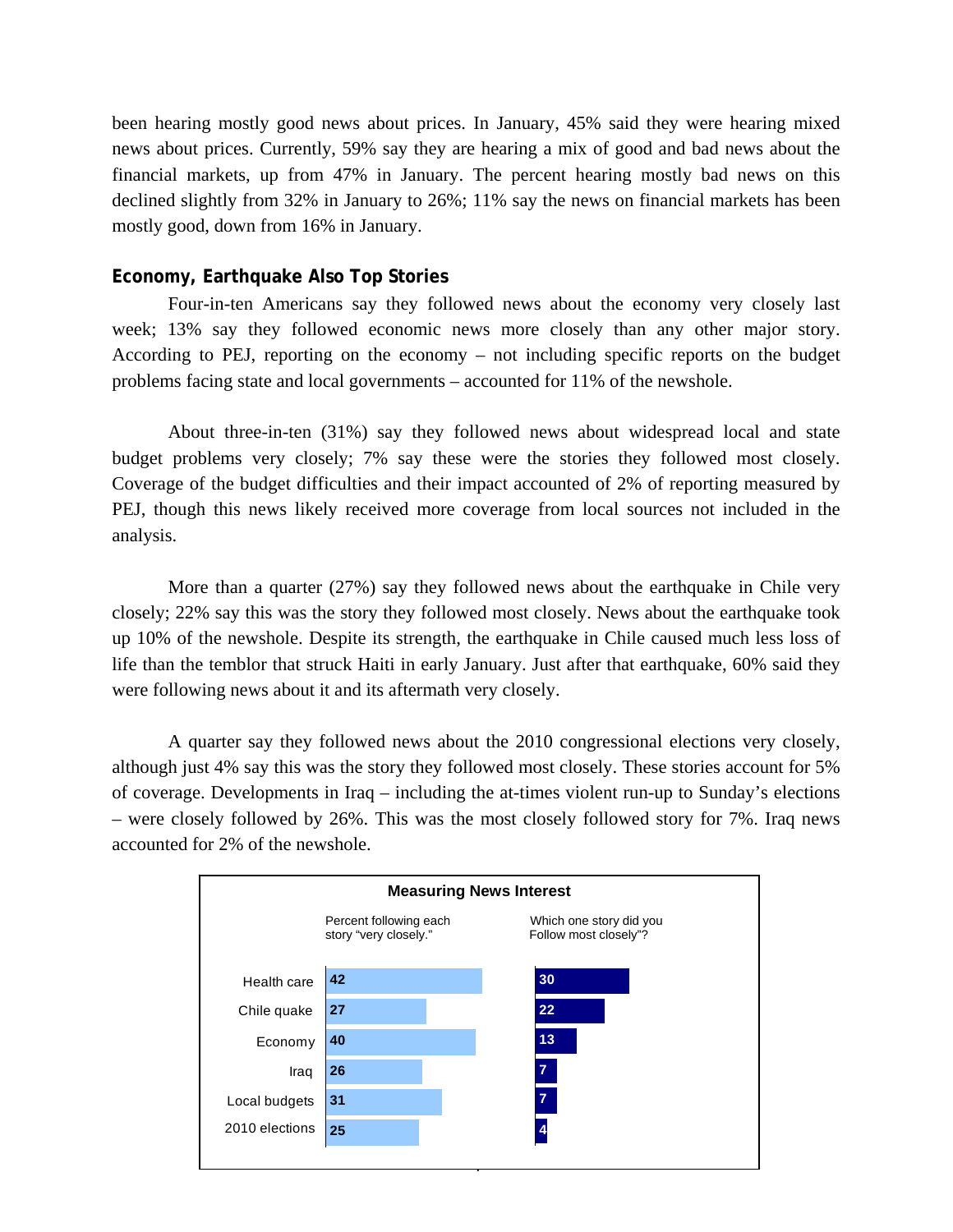# **Many Heard About Children Directing Planes from NY Air Traffic Control Booth**

With audiotape available that was widely played on television, radio and the Internet, about four-in-ten Americans (41%) say they heard a lot about reports that the children of an air traffic controller were allowed to give radio instructions to pilots at New York's Kennedy Airport

| Nothing<br>Α<br>A<br>little<br>at all<br>$\underline{\text{lot}}$<br>DK<br>$\%$<br>$\%$<br>$\%$<br>$\%$<br>28<br>$* = 100$<br>Children in NY heard directing pilots<br>41<br>30<br>Bunning bid to block jobless bill in Senate<br>$* = 100$<br>27<br>35<br>38<br>Arrest of sex offender in Cal. killing<br>28<br>$* = 100$<br>42<br>30<br>Gunman killed at Pentagon<br>29<br>$1 = 100$<br>30<br>40 | What the Public's Hearing About                         |  |  |  |  |  |  |
|----------------------------------------------------------------------------------------------------------------------------------------------------------------------------------------------------------------------------------------------------------------------------------------------------------------------------------------------------------------------------------------------------|---------------------------------------------------------|--|--|--|--|--|--|
|                                                                                                                                                                                                                                                                                                                                                                                                    | Q4a-d. Figures may not add to 100% because of rounding. |  |  |  |  |  |  |

in February. Another 30% say they heard a little about this, while 28% say they heard nothing at all.

About a third (35%) say they heard a lot about Congress voting to extend unemployment benefits last week after Sen. Jim Bunning, a Kentucky Republican, ended a several-day effort to block the legislation. Close to four-in-ten (38%) heard a little about this and 27% heard nothing at all. Democrats were just as likely as Republicans to say they had heard a lot about this (33%), while 39% of independents say they heard a lot about the fight over the unemployment extension.

Three-in-ten say they heard a lot about the arrest of a convicted sex offender for the murder of Chelsea King, a California teenager; 42% heard a little about this and 28% heard nothing at all. An identical percentage (30%) heard a lot about the California man who was killed by police at the Pentagon outside of Washington, D.C., after shooting at two Pentagon police officers; 40% heard a little about this and 29% heard nothing at all.

 These findings are based on the most recent installment of the weekly News Interest Index, an ongoing project of the Pew Research Center for the People & the Press. The index, building on the Center's longstanding research into public attentiveness to major news stories, examines news interest as it relates to the news media's coverage. The weekly survey is conducted in conjunction with The Project for Excellence in Journalism's News Coverage Index, which monitors the news reported by major newspaper, television, radio and online news outlets on an ongoing basis. In the most recent week, data relating to news coverage were collected March 1-7, and survey data measuring public interest in the top news stories of the week were collected March 5-8, from a nationally representative sample of 1,017 adults.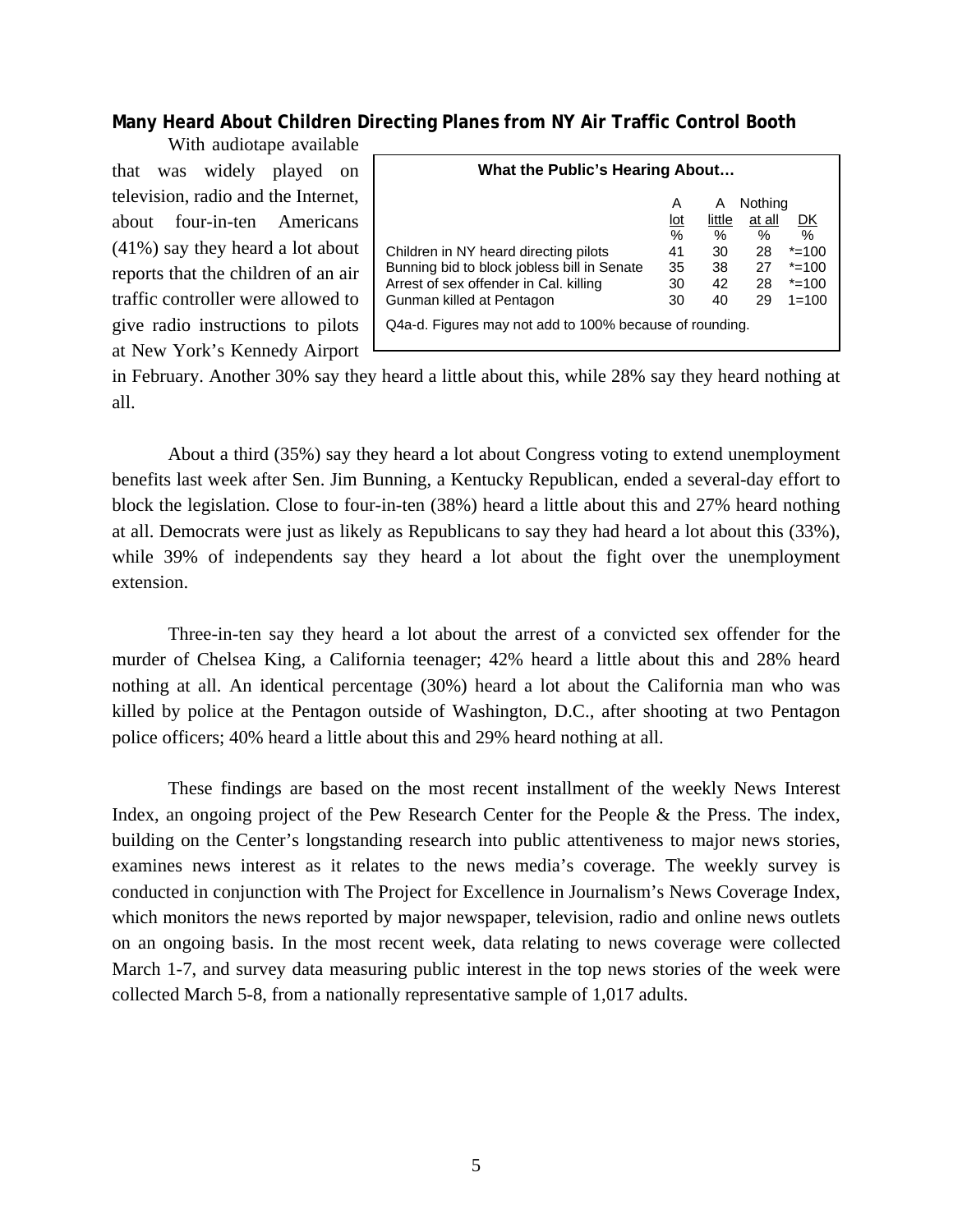### **About the News Interest Index**

The *News Interest Index* is a weekly survey conducted by the Pew Research Center for the People & the Press aimed at gauging the public's interest in and reaction to major news events.

This project has been undertaken in conjunction with the Project for Excellence in Journalism's *News Coverage Index*, an ongoing content analysis of the news. The News Coverage Index catalogues the news from top news organizations across five major sectors of the media: newspapers, network television, cable television, radio and the internet. Each week (from Monday through Sunday) PEJ compiles this data to identify the top stories for the week. The News Interest Index survey collects data from Friday through Monday to gauge public interest in the most covered stories of the week.

Results for the weekly surveys are based on landline telephone interviews among a nationwide sample of approximately 1,000 adults, 18 years of age or older, conducted under the direction of ORC (Opinion Research Corporation). For results based on the total sample, one can say with 95% confidence that the error attributable to sampling is plus or minus 4 percentage points.

In addition to sampling error, one should bear in mind that question wording and practical difficulties in conducting surveys can introduce error or bias into the findings of opinion polls, and that results based on subgroups will have larger margins of error.

For more information about the Project for Excellence in Journalism's News Coverage Index, go to www.journalism.org.

### **About the Pew Research Center for the People & the Press**

The Pew Research Center for the People  $\&$  the Press is an independent opinion research group that studies attitudes toward the press, politics and public policy issues. We are sponsored by The Pew Charitable Trusts and are one of seven projects that make up the Pew Research Center, a nonpartisan "fact tank" that provides information on the issues, attitudes and trends shaping America and the world.

The Center's purpose is to serve as a forum for ideas on the media and public policy through public opinion research. In this role it serves as an important information resource for political leaders, journalists, scholars, and public interest organizations. All of our current survey results are made available free of charge.

All of the Center's research and reports are collaborative products based on the input and analysis of the entire Center staff consisting of:

 Andrew Kohut, Director Scott Keeter, Director of Survey Research Carroll Doherty and Michael Dimock, Associate Directors Michael Remez, Senior Writer Robert Suls, Shawn Neidorf, Leah Christian, Jocelyn Kiley and Alec Tyson, Research Associates Jacob Poushter, Research Assistant

For more information about the Pew Research Center for the People & the Press' weekly News Interest Index, go to www.people-press.org.

© Pew Research Center, 2010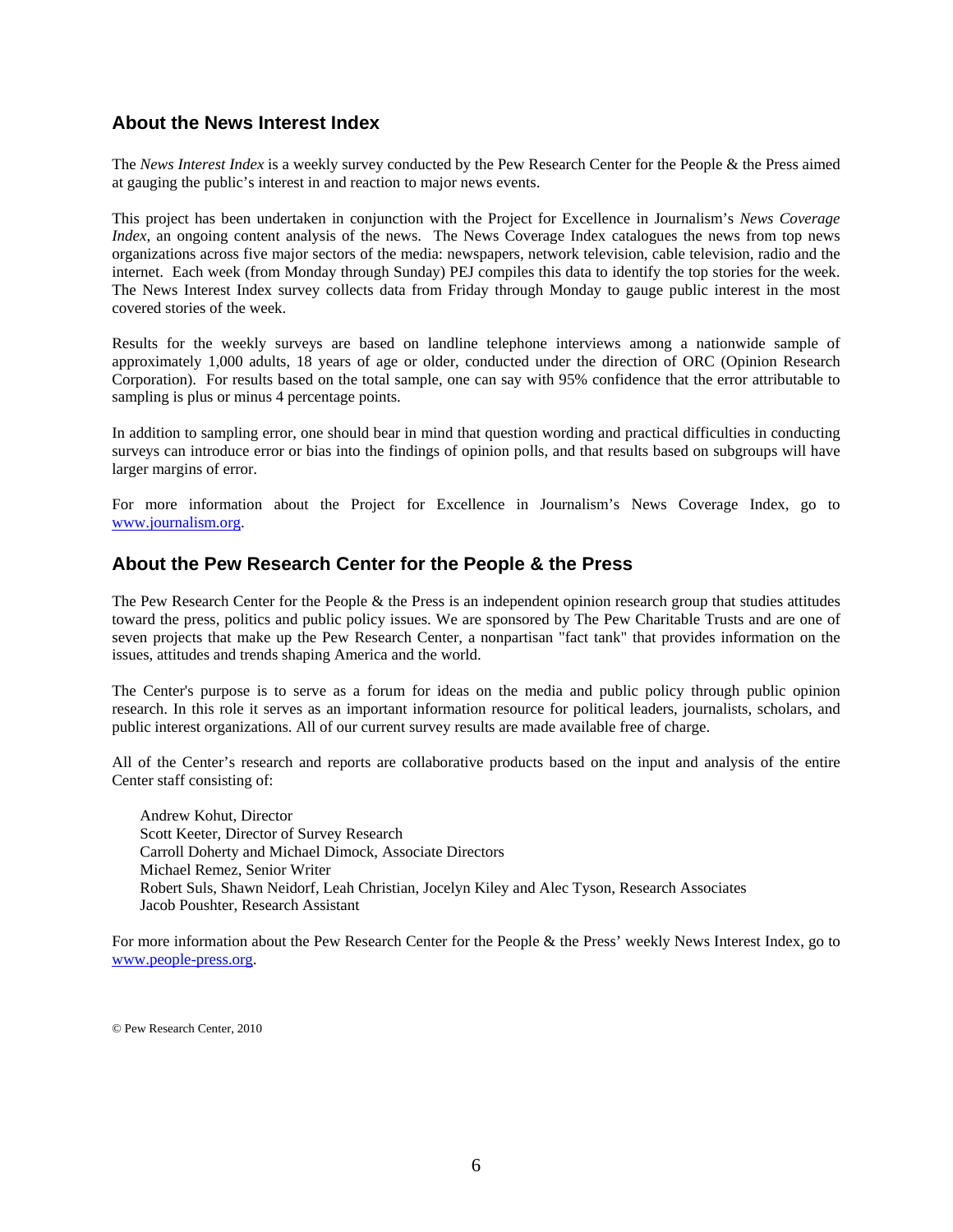#### **PEW RESEARCH CENTER FOR THE PEOPLE & THE PRESS March 5-8, 2010 NEWS INTEREST INDEX OMNIBUS SURVEY FINAL TOPLINE N=1,017**

Q.1 As I read a list of some stories covered by news organizations this past week, please tell me if you happened to follow each news story very closely, fairly closely, not too closely, or not at all closely. First, **[INSERT ITEM; RANDOMIZE] [IF NECESSARY** "Did you follow **[ITEM]** very closely, fairly closely, not too closely or not at all closely?"**]**

|    |                                                 | Very    | Fairly  | Not too | Not at all     | DK/              |
|----|-------------------------------------------------|---------|---------|---------|----------------|------------------|
|    |                                                 | closely | closely | closely | closely        | Refused          |
| a. | Reports about the condition of the U.S. economy |         |         |         |                |                  |
|    | March 5-8, 2010                                 | 40      | 34      | 12      | 13             | $\ast$           |
|    | February 26-March 1, 2010                       | 31      | 33      | 17      | 19             | $\ast$           |
|    | February 19-22, 2010                            | 38      | 34      | 15      | 12             | $\ast$           |
|    | February 12-15, 2010                            | 35      | 34      | 15      | 16             | $\ast$           |
|    | February 5-8, 2010                              | 43      | 36      | 13      | 9              | $\ast$           |
|    | January 29-February 1, 2010                     | 45      | 32      | 13      | 10             | $\ast$           |
|    | January 22-25, 2010                             | 41      | 34      | 14      | 10             | $\ast$           |
|    | January 15-18, 2010                             | 37      | 38      | 14      | 11             | $\ast$           |
|    | January 8-11, 2010                              | 39      | 33      | 15      | 12             | $\ast$           |
|    | December 18-21, 2009                            | 45      | 31      | 14      | 10             | $\boldsymbol{0}$ |
|    | December 11-14, 2009                            | 42      | 31      | 14      | 13             | $\ast$           |
|    | December 4-7, 2009                              | 41      | 36      | 13      | 9              | 1                |
|    | November 13-16, 2009                            | 38      | 33      | 14      | 15             | $\ast$           |
|    | October 30-November 2, 2009                     | 34      | 32      | 17      | 16             | $\ast$           |
|    | October 23-26, 2009                             | 44      | 30      | 15      | 10             | 1                |
|    | October 9-12, 2009                              | 41      | 29      | 16      | 13             | $\ast$           |
|    | October 2-5, 2009                               | 44      | 30      | 15      | 11             | $\boldsymbol{0}$ |
|    | September 25-28, 2009                           | 44      | 37      | $10\,$  | 10             | $\ast$           |
|    | September 18-21, 2009                           | 44      | 34      | 15      | 7              | $\ast$           |
|    | September 11-14, 2009                           | 45      | 32      | 14      | 9              | $\ast$           |
|    | September 3-6, 2009                             | 41      | 31      | 15      | 13             | $\ast$           |
|    | August 28-31, 2009                              | 45      | 30      | 13      | 12             | 1                |
|    | August 21-24, 2009                              | 50      | 27      | 13      | 10             | 1                |
|    | August 14-17, 2009                              | 41      | 37      | 11      | 12             | $\ast$           |
|    | August 7-10, 2009                               | 42      | 34      | 13      | 10             | $\ast$           |
|    | July 31-August 3, 2009                          | 46      | 34      | 11      | $\,8\,$        | $\ast$           |
|    | July 24-27, 2009                                | 45      | 35      | 12      | $8\,$          | $\ast$           |
|    | July 17-20, 2009                                | 43      | 35      | 11      | 11             | 1                |
|    | July 10-13, 2009                                | 37      | 38      | 13      | 11             | $\ast$           |
|    | July 2-5, 2009                                  | 38      | 35      | 15      | 12             | $\ast$           |
|    | June 19-22, 2009                                | 42      | 33      | 15      | 10             | $\ast$           |
|    | June 12-15, 2009                                | 41      | 35      | 12      | 12             | $\ast$           |
|    | June 5-8, 2009                                  | 41      | 34      | 11      | 14             | $\ast$           |
|    | May 29-June 1, 2009                             | 43      | 37      | 11      | $\,$ 8 $\,$    | $\ast$           |
|    | May 21-24, 2009                                 | 44      | 35      | 13      | 9              | $\ast$           |
|    | May 15-18, 2009                                 | 44      | 35      | 12      | 8              | $\ast$           |
|    | May 8-11, 2009                                  | 42      | 34      | 12      | 12             | $\ast$           |
|    | May 1-4, 2009                                   | 47      | 36      | 11      | 5              | $\mathbf{1}$     |
|    | April 17-20, 2009                               | 52      | 30      | $10\,$  | $\overline{7}$ | $\mathbf{1}$     |
|    | April 9-13, 2009                                | 48      | 29      | 13      | 10             | $\boldsymbol{0}$ |
|    | March 27-30, 2009                               | 48      | 32      | $10\,$  | 10             | $\ast$           |
|    | March 20-23, 2009                               | 52      | 34      | $8\,$   | $\sqrt{6}$     | *                |
|    | March 13-16, 2009                               | 48      | 33      | 9       | 10             | *                |
|    |                                                 |         |         |         |                |                  |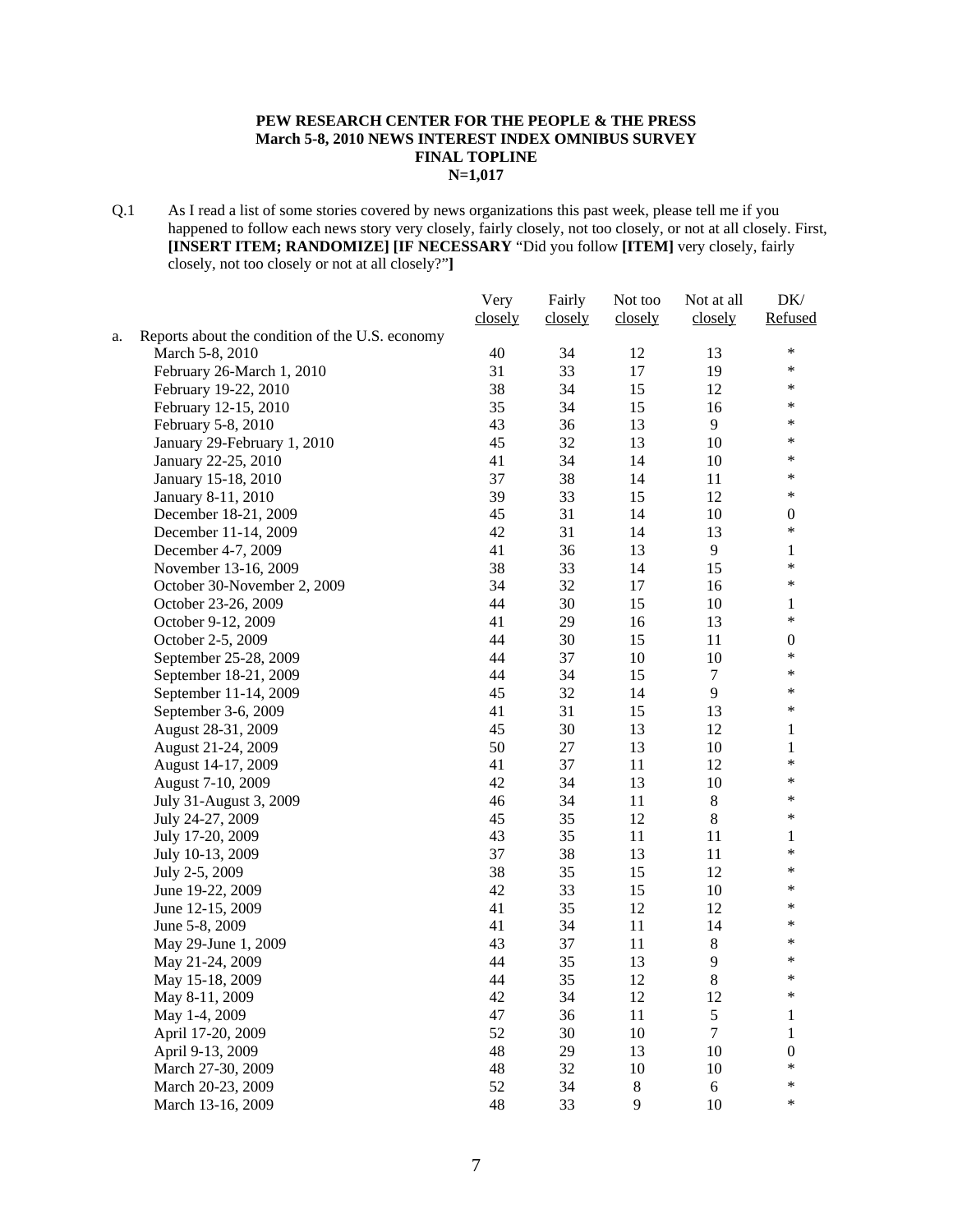|                                           | Very    | Fairly   | Not too  | Not at all       | DK/              |
|-------------------------------------------|---------|----------|----------|------------------|------------------|
|                                           | closely | closely  | closely  | closely          | Refused          |
| February 27-March 2, 2009                 | 56      | 30       | 8        | 6                | *                |
| February 13-16, 2009                      | 55      | 29       | 10       | 6                | $\ast$           |
| January 30-February 2, 2009               | 52      | 31       | 12       | 5                | $\ast$           |
| January 23-26, 2009                       | 57      | 30       | 8        | 5                | $\boldsymbol{0}$ |
| January 16-19, 2009                       | 43      | 35       | 13       | 9                | $\ast$           |
| January 2-4, 2009                         | 42      | 36       | 15       | $\overline{7}$   | $\ast$           |
| December 12-15, 2008                      | 51      | 33       | 9        | $\tau$           | $\ast$           |
| December 5-8, 2008                        | 42      | 38       | 13       | $\boldsymbol{7}$ | ∗                |
| November 21-24, 2008                      | 59      | 24       | 9        | $\,8\,$          | *                |
| November 14-17, 2008                      | 56      | 29       | 9        | 6                | *                |
| November 7-10, 2008                       | 54      | 31       | 8        | $\tau$           | *                |
| October 31-November 3, 2008               | 63      | 27       | 6        | $\overline{4}$   | $\ast$           |
| October 24-27, 2008                       | 52      | 35       | 7        | $\mathfrak s$    | 1                |
| October 17-20, 2008                       | 62      | 29       | 6        | $\mathfrak{Z}$   | $\ast$           |
| October 10-13, 2008                       | 65      | 25       | 7        | 3                | $\ast$           |
| October 3-6, 2008                         | 69      | 23       | 5        | $\overline{3}$   | $\ast$           |
| September 26-29, 2008                     | 70      | 22       | 5        | 3                | $\ast$           |
| September 19-22, 2008                     | 56      | 27       | 12       | 5                | $\ast$           |
| September 5-8, 2008                       | 44      | 33       | 16       | $\tau$           | $\ast$           |
| August 29-31, 2008                        | 41      | 34       | 13       | 11               | 1                |
| August 15-18, 2008                        | 39      | 36       | 15       | 10               | $\ast$           |
| August 8-11, 2008                         | 39      | 35       | 16       | 10               | $\ast$           |
| August 1-4, 2008                          | 47      | 34       | 11       | $\,8\,$          | $\boldsymbol{0}$ |
| July 25-28, 2008                          | 46      | 32       | 10       | 12               | $\ast$           |
| July 18-21, 2008                          | 45      | 33       | 13       | 9                | $\ast$           |
| July 11-14, 2008                          | 44      | 33       | 12       | 10               | 1                |
| June 27-30, 2008                          | 49      | 31       | 12       | $\tau$           | $\mathbf{1}$     |
| June 13-16, 2008                          | 42      | 33       | 14       | 11               | $\ast$           |
| May 9-12, 2008                            | 45      | 31       | 13       | 11               | $\ast$           |
| May 2-5, 2008                             | 43      | 31       | 15       | 10               | 1                |
| April 18-21, 2008                         | 41      | 35       | 13       | 10               | $\mathbf{1}$     |
| April 4-7, 2008                           | 39      | 37       | 12       | 12               | $\ast$           |
| March 28-31, 2008                         | 42      | 36       | 14       | $\,8\,$          | *                |
| March 20-24, 2008                         | 45      | 33       | 13       | 9                | *                |
| February 29-March 3, 2008                 | 38      | 35       | 15       | 11               | 1                |
|                                           | 37      | 36       | 11       | 16               | $\,8\,$          |
| February 15-18, 2008                      | 40      | 37       | 14       | $\,8\,$          | $\mathbf{1}$     |
| February 1-4, 2008                        | 42      |          |          | 11               | ∗                |
| January 18-21, 2008                       | 36      | 31<br>32 | 16<br>15 |                  |                  |
| January 11-14, 2008<br>November 2-5, 2007 | $27\,$  | 37       | 16       | 16<br>19         | 1<br>1           |
|                                           | 25      | 34       | 20       | 21               | $\ast$           |
| October 19-22, 2007                       |         |          |          |                  | $\ast$           |
| August 10-13, 2007                        | 28      | 36       | 18       | 18               |                  |
| Mid-November, 2006                        | 31      | 40       | 17       | 11               | 1                |
| December, 2005                            | 35      | 35       | 18       | 11               | 1<br>$\ast$      |
| Early November, 2005                      | 35      | 39       | 17       | 9                |                  |
| Mid-May, 2005                             | 30      | 39       | 19       | 11               | 1<br>*           |
| January, 2005                             | 35      | 41       | 17       | $\overline{7}$   |                  |
| Mid-October, 2004                         | 30      | 43       | 16       | 10               | 1                |
| Early September, 2004                     | 39      | 34       | 15       | 11               | 1                |
| Mid-January, 2004                         | 37      | 41       | 15       | $\tau$           | $\ast$           |
| December, 2003                            | 35      | 38       | 14       | 11               | $\boldsymbol{2}$ |
| November, 2003                            | 40      | 34       | 15       | 10               | 1                |
| October, 2003                             | 32      | 39       | 16       | 12               | $\mathbf{1}$     |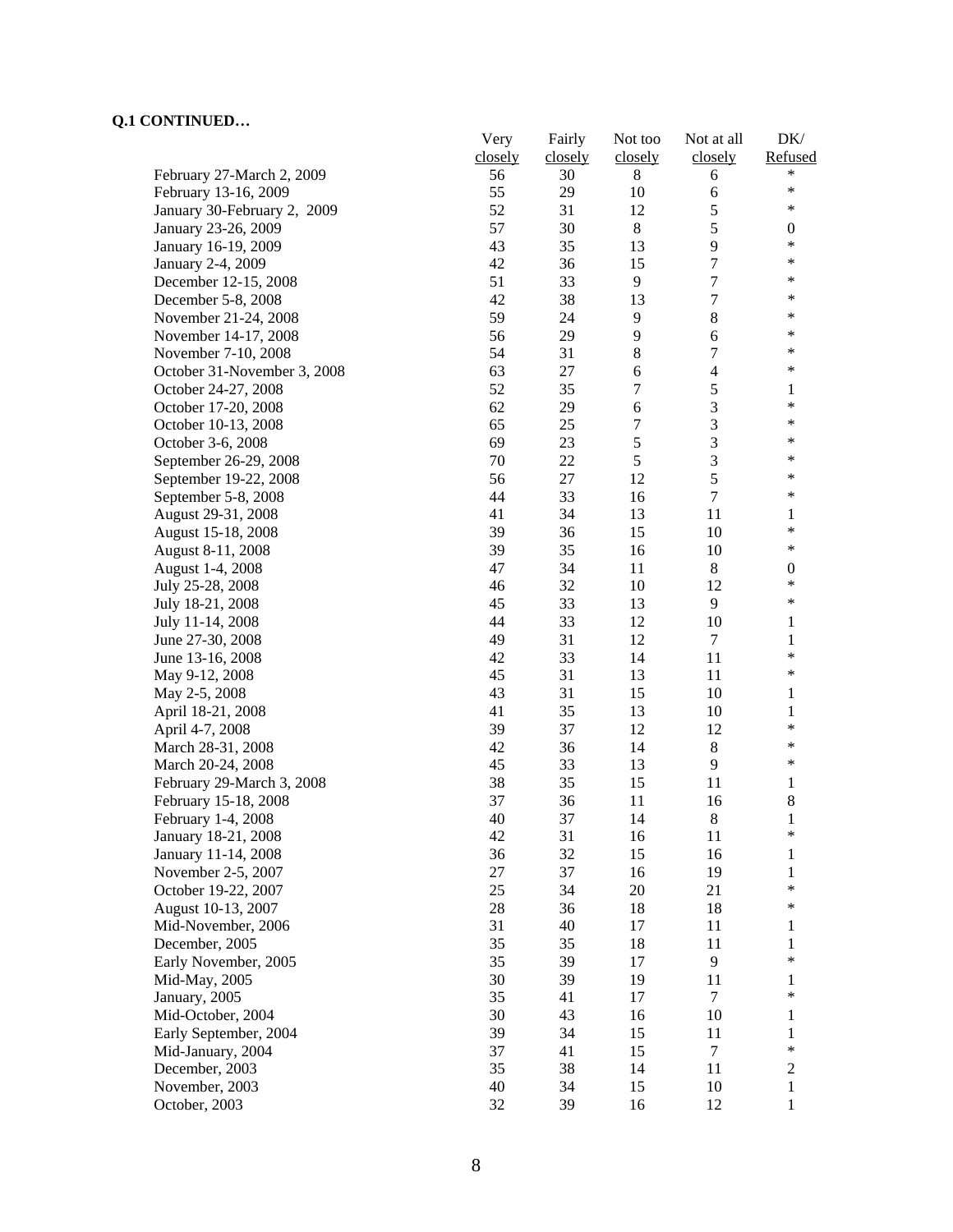|    | ~~~~ <del>~</del> ~~~                         | Very    | Fairly  | Not too | Not at all          | DK/               |
|----|-----------------------------------------------|---------|---------|---------|---------------------|-------------------|
|    |                                               | closely | closely | closely | closely             | Refused           |
|    | September, 2003                               | 39      | 30      | 18      | 12                  | 1                 |
|    | March, 2003                                   | 40      | 35      | 16      | $\,8\,$             | $\mathbf{1}$      |
|    | February, 2003                                | 42      | 33      | 15      | 10                  | *                 |
|    | January, 2003                                 | 40      | 35      | 13      | 11                  | $\mathbf{1}$      |
|    | December, 2002                                | 38      | 34      | 17      | 10                  | $\mathbf{1}$      |
|    | February, 2002                                | 35      | 40      | 15      | 9                   | $\mathbf{1}$      |
|    | January, 2002                                 | 30      | 44      | 16      | 9                   | $\mathbf{1}$      |
|    | December, 2001                                | 37      | 40      | 13      | 8                   | $\overline{c}$    |
|    | Mid-November, 2001                            | 41      | 36      | 15      | $\overline{7}$      | $\mathbf{1}$      |
|    | June, 2001                                    | 24      | 41      | 18      | 16                  | $\mathbf{1}$      |
|    | May, 2001                                     | 34      | 36      | 15      | 15                  | $\boldsymbol{0}$  |
|    | April, 2001                                   | 36      | 34      | 16      | 13                  | $\mathbf{1}$      |
|    | February, 2001                                | 30      | 39      | 18      | 12                  | $\mathbf{1}$      |
|    | January, 2001                                 | 32      | 38      | 17      | 11                  | $\sqrt{2}$        |
|    | June, 1995                                    | 26      | 41      | 22      | 11                  | $\ast$            |
|    | March, 1995                                   | 27      | 45      | 19      | 9                   | $\ast$            |
|    | February, 1995                                | 23      | 41      | 22      | 13                  | 1                 |
|    | December, 1994                                | $28\,$  | 43      | 20      | 9                   | $\ast$            |
|    | October, 1994                                 | 27      | 40      | 20      | 12                  | 1                 |
|    | June, 1994                                    | 25      | 42      | 23      | 10                  | $\ast$            |
|    | May, 1994                                     | 33      | 40      | 16      | $10\,$              | 1                 |
|    | January, 1994                                 | 34      | 39      | 16      | 10                  | $\mathbf{1}$      |
|    | Early January, 1994                           | 36      | 44      | 13      | $\tau$              | $\ast$            |
|    | December, 1993                                | 35      | 41      | 15      | $\,8\,$             | $\mathbf{1}$      |
|    | October, 1993                                 | 33      | 38      | 20      | 9                   | $\ast$            |
|    | September, 1993                               | 37      | 40      | 14      | 8                   | $\mathbf{1}$      |
|    | Early September, 1993                         | 39      | 39      | 14      | 9                   | $\ast$            |
|    | August, 1993                                  | 41      | 36      | 14      | 9                   | $\ast$            |
|    | May, 1993                                     | 37      | 38      | 18      | $\sqrt{6}$          | 1                 |
|    | February, 1993                                | 49      | 36      | 10      | 5                   | $\ast$            |
|    | January, 1993                                 | 42      | 39      | 12      | $\boldsymbol{7}$    | $\ast$            |
|    | September, 1992                               | 43      | 37      | 13      | 6                   |                   |
|    |                                               | 39      | 39      | 15      |                     | $\mathbf{1}$      |
|    | May, 1992                                     | 47      |         |         | 6<br>$\overline{4}$ | $\mathbf{1}$<br>* |
|    | March, 1992                                   |         | 38      | 11      |                     | $\ast$            |
|    | February, 1992                                | 47      | 37      | 10      | 6                   | $\ast$            |
|    | January, 1992                                 | 44      | 40      | 11      | 5                   |                   |
|    | October, 1991                                 | 36      | 38      | 16      | 9                   | 1                 |
| b. | A major earthquake in Chile                   |         |         |         |                     |                   |
|    | March 5-8, 2010                               | 27      | 42      | 19      | 12                  | $\ast$            |
|    | <b>TREND FOR COMPARISON:</b>                  |         |         |         |                     |                   |
|    | February 19-22, 2010: Haiti releasing most of |         |         |         |                     |                   |
|    | the Americans who were accused of attempted   |         |         |         |                     |                   |
|    | kidnapping                                    | 16      | 30      | 29      | 23                  | *                 |
|    | February 12-15, 2010: The aftermath of a      |         |         |         |                     |                   |
|    | major earthquake and relief efforts in Haiti  | 37      | 37      | 17      | 8                   | ∗                 |
|    | February 5-8, 2010                            | 42      | 39      | 13      | 6                   | *                 |
|    | January 29-February 1, 2010                   | 45      | 38      | 13      | 4                   | *                 |
|    | January 22-25, 2010                           | 50      | 40      | 8       | 3                   | *                 |
|    | January 15-18, 2010: A major earthquake in    |         |         |         |                     |                   |
|    | Haiti                                         | 60      | 28      | $\,8$   | 4                   | ∗                 |
|    | August 14-17, 2009: A typhoon that caused     |         |         |         |                     |                   |
|    | flooding and mudslides in Taiwan              | $\tau$  | 21      | 30      | 41                  | 1                 |
|    |                                               |         |         |         |                     |                   |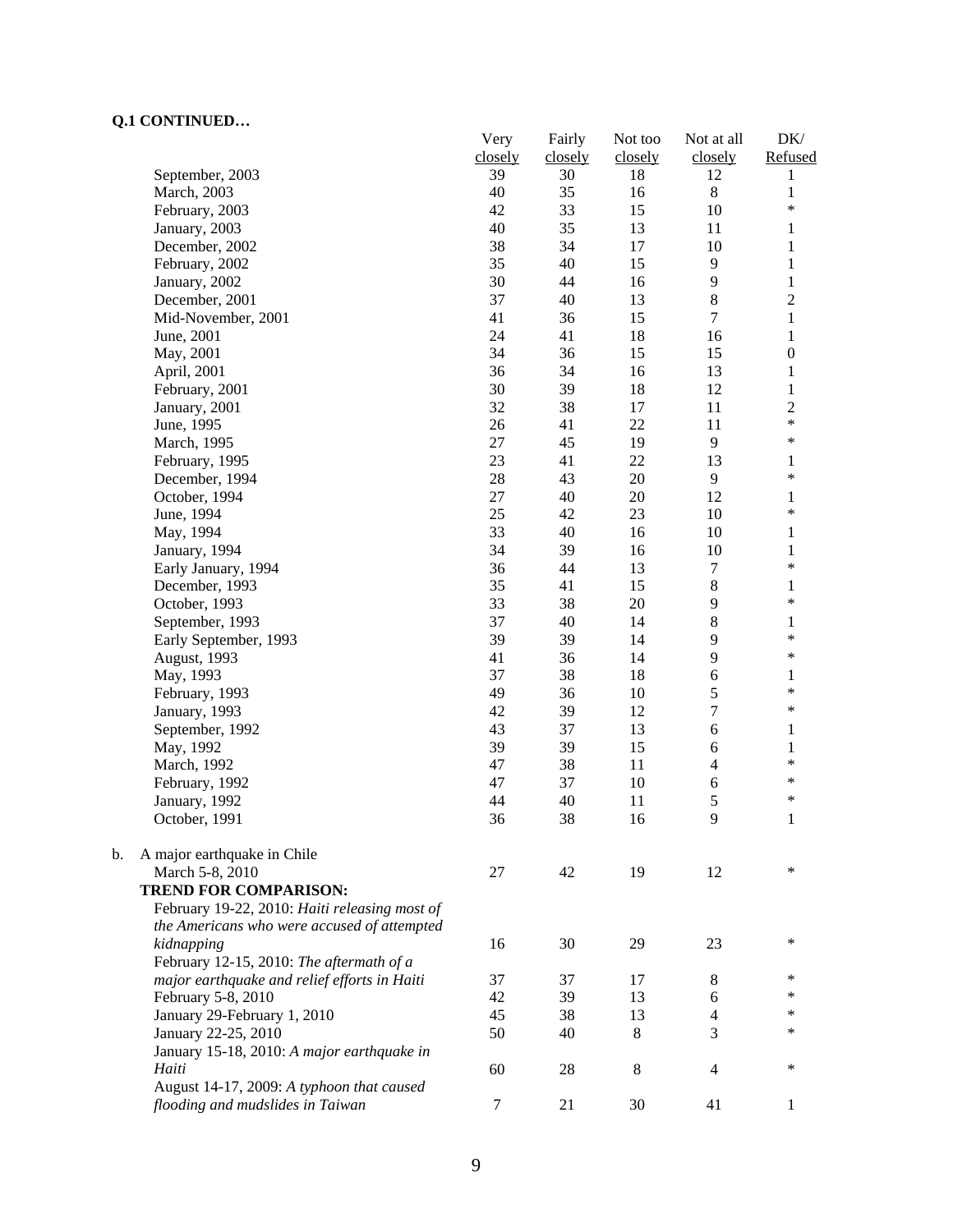|    |                                                | Very<br>closely | Fairly<br>closely | Not too<br>closely | Not at all<br>closely | DK/<br>Refused   |
|----|------------------------------------------------|-----------------|-------------------|--------------------|-----------------------|------------------|
|    | April 9-13, 2009: A major earthquake in Italy  | 18              | 35                | 25                 | 22                    | *                |
|    | May 16-19, 2008: The earthquake in China       | 30              | 41                | 17                 | 12                    | $\ast$           |
|    | May 9-12, 2008: Reports about the cyclone that |                 |                   |                    |                       |                  |
|    | hit Burma                                      | 23              | 35                | 23                 | 19                    | $\ast$           |
|    | November 2-5, 2007: The impact of Hurricane    |                 |                   |                    |                       |                  |
|    | Noel on the Bahamas and Cuba                   | 11              | 22                | 31                 | 35                    | 1                |
|    | September 7-10, 2007: The impact of            |                 |                   |                    |                       |                  |
|    | Hurricanes Felix and Henriette on Mexico and   |                 |                   |                    |                       |                  |
|    | Central America                                | 14              | 29                | 29                 | 27                    | 1                |
|    | August 24-27, 2007: The destruction caused by  |                 |                   |                    |                       |                  |
|    | Hurricane Dean in Mexico and the Caribbean     | 18              | 39                | 24                 | 18                    | 1                |
|    | October, 2005: The earthquake in Pakistan      | 22              | 39                | 23                 | 16                    | $\ast$           |
|    | January 2005: The earthquake and tsunami in    |                 |                   |                    |                       |                  |
|    | the Indian Ocean                               | 58              | 32                | $\tau$             | 3                     | ∗                |
|    | January 2004: The earthquake in Iran           | 16              | 34                | 31                 | 19                    | $\ast$           |
|    | February 2001: The earthquake in India         | 15              | 33                | 31                 | 20                    | 1                |
|    | March 2000: Flood rescue efforts in            |                 |                   |                    |                       |                  |
|    | Mozambique                                     | 10              | 26                | 30                 | 34                    | $\ast$           |
|    | September 1999: The earthquake in Turkey       | 27              | 37                | 23                 | 12                    | 1                |
|    | November 1998: Hurricane Mitch and the rain    |                 |                   |                    |                       |                  |
|    | and mudslides in Central America               | 36              | 36                | 16                 | 11                    | 1                |
|    | February 1995: The earthquake in Japan         | 25              | 47                | 20                 | 8                     | $\ast$           |
|    | May 1991: The cyclone that devastated          |                 |                   |                    |                       |                  |
|    | Bangladesh                                     | 23              | 36                | 23                 | 17                    | 1                |
|    | July 1990: The earthquake in Iran              | 20              | 36                | 28                 | 16                    | $\ast$           |
| c. | The current situation and events in Iraq       |                 |                   |                    |                       |                  |
|    | March 5-8, 2010                                | 26              | 34                | 20                 | 20                    | ∗                |
|    | January 29-February 1, 2010                    | 23              | 33                | 27                 | 17                    | *                |
|    | January 15-18, 2010                            | 20              | 35                | 28                 | 17                    | *                |
|    | October 16-19, 2009                            | 23              | 30                | 24                 | 23                    | ∗                |
|    | September 11-14, 2009                          | 21              | 33                | 30                 | 16                    | *                |
|    | August 21-24, 2009                             | 25              | 35                | 22                 | 18                    | 1                |
|    | August 14-17, 2009                             | 19              | 38                | 23                 | 18                    | $\ast$           |
|    | <b>TREND FOR COMPARISON':</b>                  |                 |                   |                    |                       |                  |
|    | July 2-5, 2009                                 | 25              | 34                | 20                 | 21                    | $\boldsymbol{0}$ |
|    | April 24-27, 2009                              | 21              | 35                | 25                 | 19                    | $\ast$           |
|    | March 20-23, 2009                              | 25              | 37                | 21                 | 17                    | $\ast$           |
|    | February 27-March 2, 2009                      | 40              | 37                | 13                 | 9                     | 1                |
|    | December 12-15, 2008                           | 24              | 35                | 25                 | 16                    | $\ast$           |
|    | November 21-24, 2008                           | 32              | 31                | 24                 | 13                    | $\boldsymbol{0}$ |
|    | November 14-17, 2008                           | 24              | 33                | 27                 | 16                    | $\ast$           |
|    | October 31-November 3, 2008                    | 30              | 35                | 22                 | 12                    | 1                |
|    | October 24-27, 2008                            | 29              | 35                | 25                 | 11                    | $\ast$           |
|    | October 10-13, 2008                            | 23              | 34                | 30                 | 13                    | $\ast$           |
|    | October 3-6, 2008                              | 29              | 33                | 28                 | 10                    | $\ast$           |

 $\frac{1}{1}$ 

July 2-5, 2009 asked about: "U.S. troops withdrawing from Iraqi cities." February 27-March 2, 2009 asked about "Barack Obama's plan to withdraw most U.S. troops from Iraq by August 2010." From March 20-23, 2009 to April 24-27, 2009 and from March 30- April 2, 2007 through December 12-15, 2008 the story was listed as "The current situation and events in Iraq." From May, 2003 to March 23-26, 2007, the story was listed as "News about the current situation in Iraq." From March 20-24, 2003 to April 11-16, 2003, the story was listed as "News about the war in Iraq." From Early October, 2002, to March 13-16, 2003, the story was listed as "Debate over the possibility that the U.S. will take military action in Iraq." In Early September, 2002, the story was listed as "Debate over the possibility that the U.S. will invade Iraq."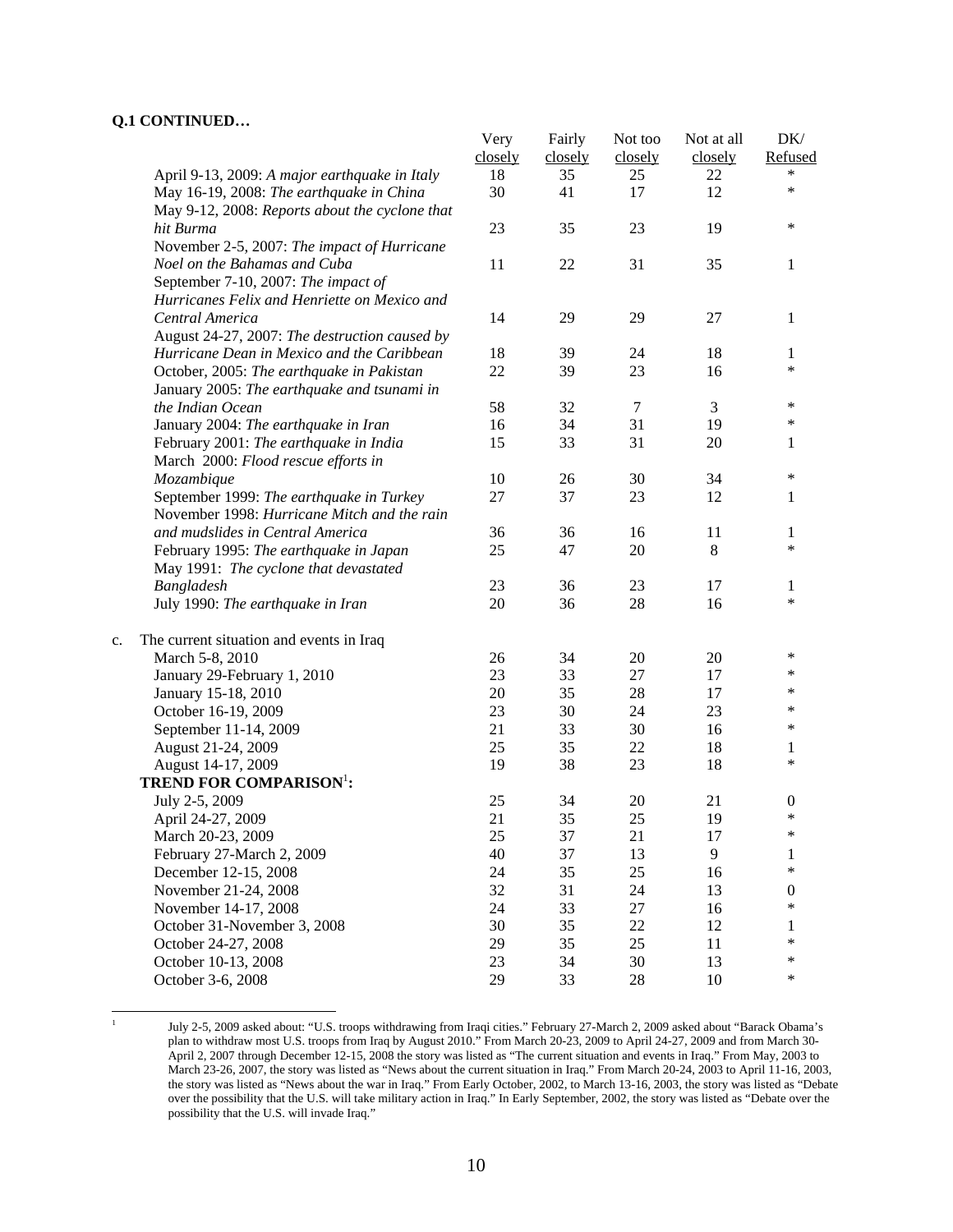|                                | Very    | Fairly  | Not too | Not at all | DK/                   |
|--------------------------------|---------|---------|---------|------------|-----------------------|
|                                | closely | closely | closely | closely    | Refused               |
| September 5-8, 2008            | 24      | 37      | 26      | 13         | *                     |
| August 29-31, 2008             | 22      | 32      | 29      | 16         | $\mathbf{1}$          |
| August 22-25, 2008             | 26      | 31      | 27      | 15         | $\mathbf{1}$          |
| August 1-4, 2008               | 27      | 40      | 23      | 10         | $\ast$                |
| July 25-28, 2008               | 28      | 33      | 22      | 17         | $\ast$                |
| July 18-21, 2008               | 33      | 35      | 20      | 12         | $\ast$                |
| July 11-14, 2008               | 24      | 35      | 24      | 16         | 1                     |
| July 3-7, 2008                 | 25      | 35      | 25      | 15         | $\ast$                |
| June 20-23, 2008               | 25      | 36      | 24      | 15         | $\ast$                |
| May 9-12, 2008                 | 29      | 35      | 21      | 14         | 1                     |
| May 2-5, 2008                  | 26      | 35      | 25      | 13         | $\mathbf{1}$          |
| April 25-28, 2008              | 29      | 35      | 23      | 12         | $\mathbf{1}$          |
| April 18-21, 2008              | 29      | 39      | 20      | 11         | $\mathbf{1}$          |
| April 11-14, 2008              | 25      | 39      | 20      | 15         | $\mathbf{1}$          |
| April 4-7, 2008                | 25      | 37      | 23      | 15         | $\ast$                |
| March 28-31, 2008              | 29      | 40      | 19      | 11         | 1                     |
| March 20-24, 2008              | 30      | 38      | 19      | 13         | $\ast$                |
| March 14-17, 2008              | 29      | 38      | 23      | 10         | $\ast$                |
| March 7-10, 2008               | $28\,$  | 39      | 18      | 15         | $\ast$                |
| February 29-March 3, 2008      | 28      | 40      | 19      | 13         | *                     |
| February 8-11, 2008            | 24      | 35      | 25      | 16         | $\ast$                |
| February 1-4, 2008             | 28      | 39      | 22      | 11         | $\ast$                |
| January 25-28, 2008            | 23      | 35      | 26      | 16         | ∗                     |
| January 18-21, 2008            | 31      | 33      | 20      | 15         | 1                     |
| January 11-14, 2008            | 25      | 38      | 21      | 16         | $\ast$                |
| January 4-7, 2008              | 27      | 38      | 20      | 15         | $\ast$                |
| December 14-17, 2007           | 26      | 32      | 24      | 18         | $\ast$                |
| December 7-10, 2007            | 28      | 37      | 21      | 14         | $\ast$                |
| November 23-26, 2007           | 25      | 37      | 21      | 16         | 1                     |
|                                | 31      | 37      | 19      | 12         | 1                     |
| November 16-19, 2007           | 29      | 38      | 19      | 13         | 1                     |
| November 9-12, 2007            | 31      | 35      |         | 15         |                       |
| November 2-5, 2007             |         |         | 18      |            | $\mathbf{1}$          |
| October 26-29, 2007            | 28      | 37      | 21      | 13         | 1<br>$\ast$           |
| October 19-22, 2007            | 28      | 37      | 20      | 15         |                       |
| October 12-15, 2007            | 26      | 36      | 18      | 19         | 1<br>$\ast$           |
| October 5-8, 2007              | 29      | 33      | 22      | 16         | $\ast$                |
| September 28 – October 1, 2007 | 30      | 41      | 18      | 11         | ∗                     |
| September 21-24, 2007          | 32      | 38      | 17      | 13         |                       |
| September 14-17, 2007          | 31      | 36      | 18      | 15         | $\boldsymbol{0}$<br>* |
| September 7-10, 2007           | 32      | 34      | 20      | 14         |                       |
| August 30 - September 2, 2007  | 31      | 34      | 18      | 16         | 1<br>$\ast$           |
| August 24-27, 2007             | 34      | 36      | 18      | 12         |                       |
| August 17-20, 2007             | 33      | 34      | 18      | 15         | $\ast$                |
| August 10-13, 2007             | 36      | 37      | 14      | 13         | $\ast$                |
| August 3-6, 2007               | 29      | 40      | 19      | 12         | $\ast$                |
| July 27-30, 2007               | 28      | 36      | 19      | 16         | 1                     |
| July 20-23, 2007               | 28      | 34      | 21      | 16         | 1                     |
| July 13-16, 2007               | 25      | 41      | 17      | 16         | $\mathbf{1}$          |
| July 6-9, 2007                 | 36      | 34      | 18      | 12         | *                     |
| June 29-July 2, 2007           | 32      | 35      | 19      | 13         | 1                     |
| June 22-25, 2007               | 30      | 36      | 18      | 15         | 1                     |
| June 15-18, 2007               | 30      | 37      | 20      | 13         | $\ast$                |
| June 8-11, 2007                | 32      | 38      | 15      | 14         | 1                     |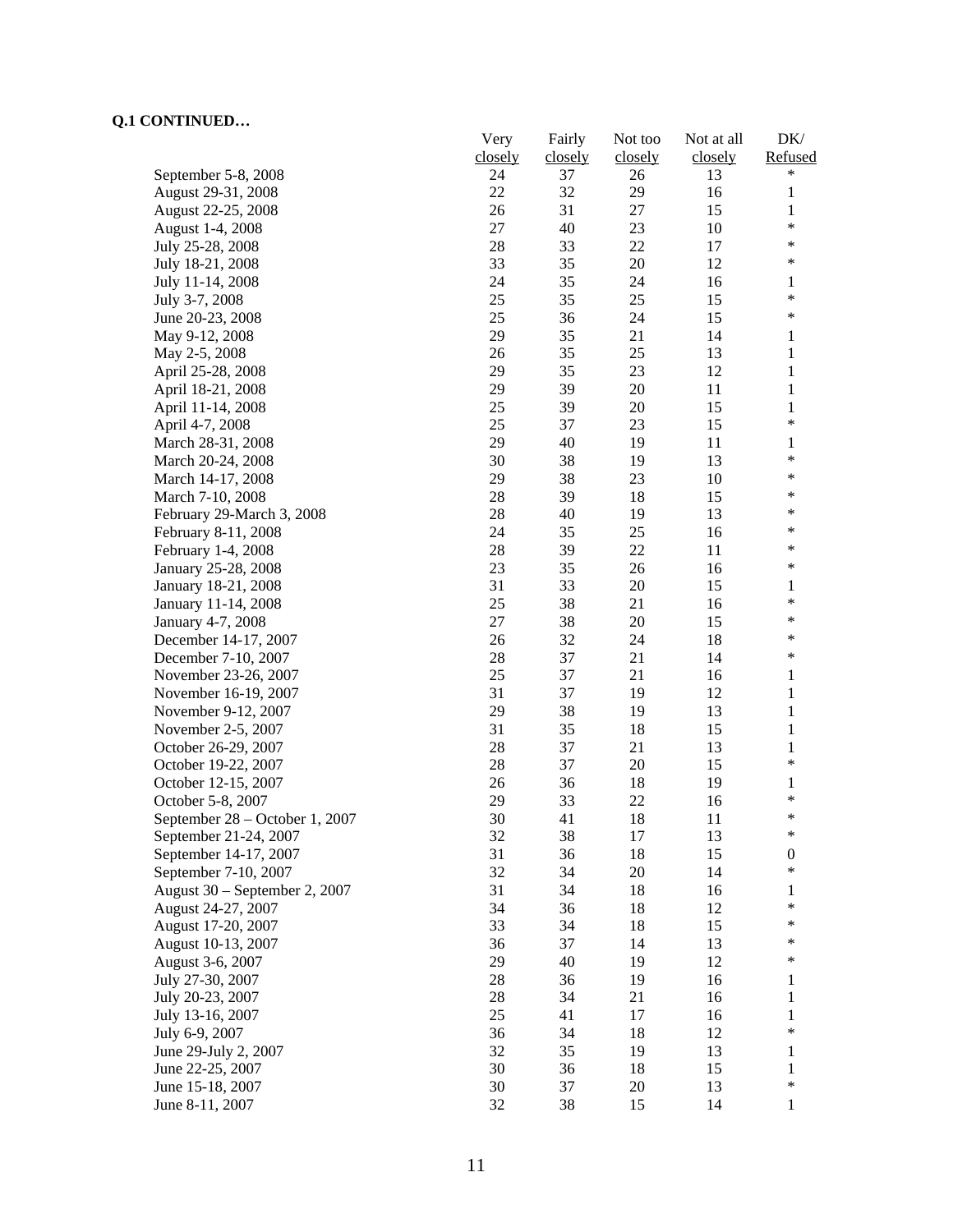|                              | Very    | Fairly  | Not too | Not at all       | DK/                    |
|------------------------------|---------|---------|---------|------------------|------------------------|
|                              | closely | closely | closely | closely          | Refused                |
| June 1-4, 2007               | 30      | 36      | 20      | 13               | 1                      |
| May 24-27, 2007              | 33      | 36      | 18      | 12               | $\mathbf{1}$           |
| May 18-21, 2007              | 36      | 34      | 15      | 14               | $\mathbf{1}$           |
| May 11-14, 2007              | 30      | 34      | 18      | 17               | $\mathbf{1}$<br>$\ast$ |
| May 4-7, 2007                | 38      | 37      | 15      | 10               |                        |
| April 27-30, 2007            | 27      | 35      | 21      | 16               | 1<br>$\ast$            |
| April 20-23, 2007            | 28      | 35      | 22      | 15               | $\ast$                 |
| April 12-16, 2007            | 34      | 33      | $20\,$  | 13               |                        |
| April 5-9, 2007              | 33      | 39      | 16      | 11               | 1<br>$\ast$            |
| March 30-April 2, 2007       | 34      | 37      | 16      | 13               |                        |
| March 23-March 26, 2007      | 31      | 38      | 18      | 12               | 1<br>$\ast$            |
| March 16-19, 2007            | 34      | 34      | 17      | 15               |                        |
| March 9-12, 2007             | 34      | 37      | 16      | 13               | $\ast$                 |
| March 2-5, 2007              | 37      | 37      | 16      | 9                | 1                      |
| February 23-26, 2007         | 36      | 36      | 15      | 13               | $\ast$                 |
| February 16-19, 2007         | 30      | 36      | 19      | 14               | 1                      |
| February 9-12, 2007          | 37      | 34      | 18      | 11               | $\ast$                 |
| February 2-5, 2007           | 38      | 38      | 17      | $\tau$           | $\ast$                 |
| January 26-29, 2007          | 36      | 38      | 15      | 11               | *                      |
| January 19-22, 2007          | 37      | 34      | 18      | 10               | 1                      |
| January 12-15, 2007          | 38      | 36      | 17      | $8\,$            | 1                      |
| January, 2007                | 46      | 40      | 8       | 5                | $\mathbf{1}$           |
| January 5-8, 2007            | 40      | 32      | 16      | 12               | $\boldsymbol{0}$       |
| December, 2006               | 42      | 39      | 12      | $\boldsymbol{7}$ | $\ast$                 |
| November 30-December 3, 2006 | 40      | 36      | 13      | 11               | $\ast$                 |
| Mid-November, 2006           | 44      | 38      | 12      | $\sqrt{6}$       | $\ast$                 |
| September, 2006              | 33      | 43      | 14      | $8\,$            | $\overline{c}$         |
| August, 2006                 | 41      | 39      | 12      | 7                | $\mathbf{1}$           |
| June, 2006                   | 37      | 43      | 13      | 6                | $\mathbf{1}$           |
| May, 2006                    | 42      | 35      | 15      | $\boldsymbol{7}$ | $\mathbf{1}$           |
| April, 2006                  | 43      | 36      | 13      | 7                | $\mathbf{1}$           |
| March, 2006                  | 43      | 38      | 12      | 6                | $\mathbf{1}$           |
| February, 2006               | 39      | 42      | 12      | 6                | $\mathbf{1}$           |
| January, 2006                | 40      | 40      | 12      | $\boldsymbol{7}$ | $\mathbf{1}$           |
| December, 2005               | 45      | 38      | 11      | 5                | $\mathbf{1}$           |
| Early November, 2005         | 41      | 40      | 13      | 6                | $\ast$<br>*            |
| Early October, 2005          | 43      | 36      | 15      | 6                |                        |
| Early September, 2005        | 32      | 40      | 20      | 7                | $\mathbf{1}$           |
| July, 2005                   | 43      | 37      | 13      | 6                | $\mathbf{1}$<br>$\ast$ |
| Mid-May, 2005                | 42      | 42      | 11      | 5                |                        |
| Mid-March, 2005              | 40      | 39      | 14      | 5                | $\overline{c}$         |
| February, 2005               | 38      | 45      | 13      | $\overline{4}$   | $\ast$                 |
| January, 2005                | 48      | 37      | 11      | $\overline{4}$   | $\ast$                 |
| December, 2004               | 34      | 44      | 15      | 6                | 1                      |
| Mid-October, 2004            | 42      | 38      | 11      | $8\,$            | 1                      |
| Early September, 2004        | 47      | 37      | 9       | 6                | 1                      |
| August, 2004                 | 39      | 42      | 12      | 6                | 1                      |
| July, 2004                   | 43      | 40      | 11      | 6                | $\ast$                 |
| June, 2004                   | 39      | 42      | 12      | 6                | 1                      |
| April, 2004                  | 54      | 33      | $8\,$   | 5                | $\ast$                 |
| Mid-March, 2004              | 47      | 36      | 12      | $\overline{4}$   | $\mathbf{1}$           |
| Early February, 2004         | 47      | 38      | 10      | $\overline{4}$   | $\mathbf{1}$           |
| Mid-January, 2004            | 48      | 39      | 9       | $\overline{4}$   | $\ast$                 |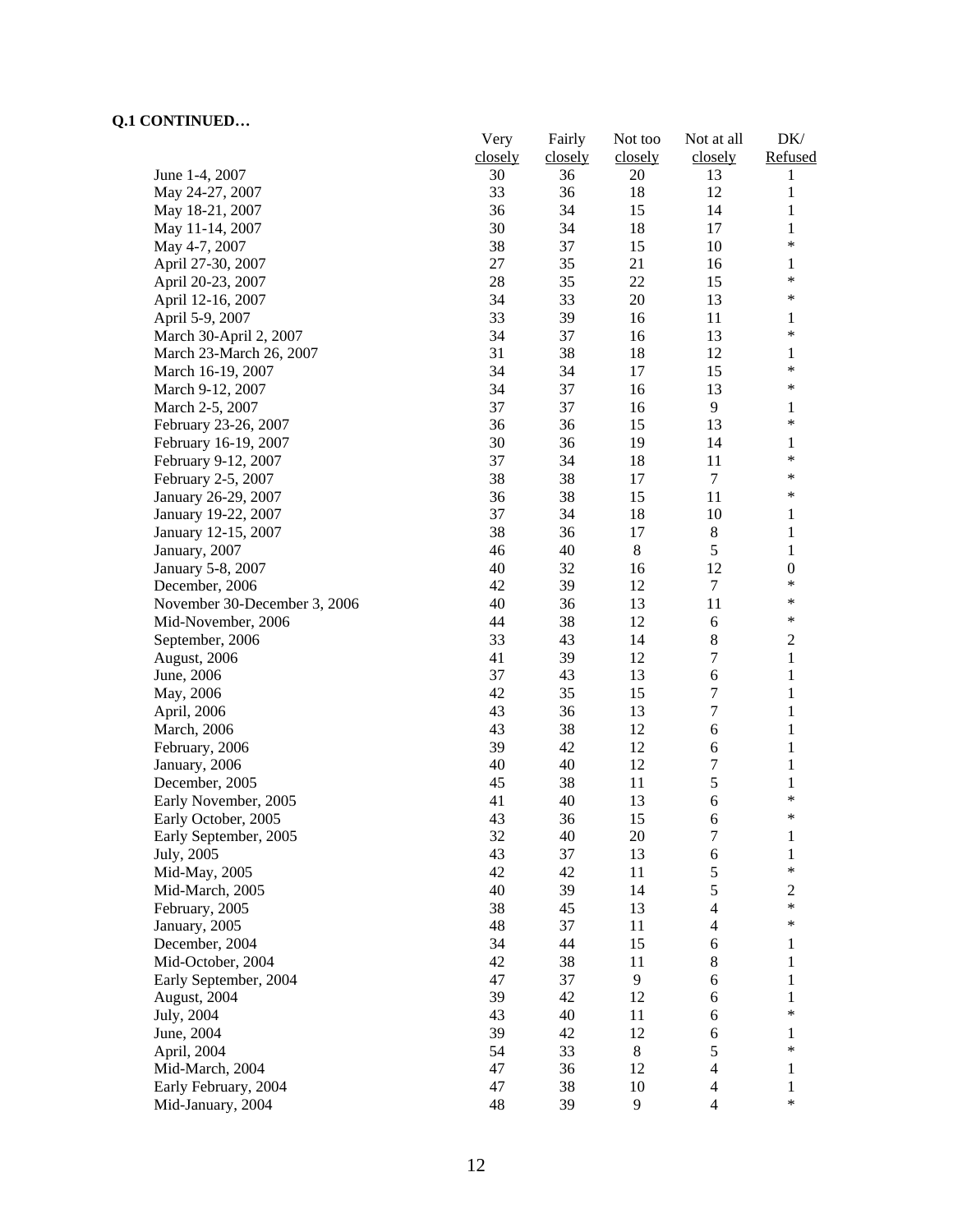|                                              | Very    | Fairly  | Not too          | Not at all     | DK/              |
|----------------------------------------------|---------|---------|------------------|----------------|------------------|
|                                              | closely | closely | closely          | closely        | Refused          |
| December, 2003                               | 44      | 38      | 11               | 6              | 1                |
| November, 2003                               | 52      | 33      | 9                | $\mathfrak s$  | $\mathbf{1}$     |
| September, 2003                              | 50      | 33      | 10               | $\sqrt{6}$     | $\mathbf{1}$     |
| Mid-August, 2003                             | 45      | 39      | 10               | 5              | $\mathbf{1}$     |
| Early July, 2003                             | 37      | 41      | 13               | $\bf 8$        | $\mathbf{1}$     |
| June, 2003                                   | 46      | 35      | 13               | $\sqrt{6}$     | $\ast$           |
| May, 2003                                    | 63      | 29      | 6                | $\sqrt{2}$     | $\ast$           |
| April 11-16, 2003                            | 47      | 40      | 10               | $\overline{c}$ | 1                |
| April 2-7, 2003                              | 54      | 34      | 9                | $\overline{c}$ | $\mathbf{1}$     |
| March 20-24, 2003                            | 57      | 33      | $\boldsymbol{7}$ | $\overline{2}$ | $\mathbf{1}$     |
| March 13-16, 2003                            | 62      | $27\,$  | 6                | $\overline{4}$ | $\mathbf{1}$     |
| February, 2003                               | 62      | 25      | $\,8\,$          | $\overline{4}$ | $\mathbf{1}$     |
| January, 2003                                | 55      | 29      | 10               | $\overline{4}$ | $\overline{c}$   |
| December, 2002                               | 51      | 32      | 10               | $\sqrt{6}$     | $\,1$            |
| Late October, 2002                           | 53      | 33      | $8\,$            | 5              | $\,1$            |
| Early October, 2002                          | 60      | $28\,$  | 6                | 5              | $\mathbf{1}$     |
| Early September, 2002                        | 48      | 29      | 15               | 6              | $\overline{2}$   |
| Debate over health care reform<br>d.         |         |         |                  |                |                  |
| March 5-8, 2010                              | 42      | 27      | 17               | 15             | $\ast$           |
| February 26-March 1, 2010                    | 29      | 29      | 19               | 22             | *                |
| February 19-22, 2010                         | 33      | $28\,$  | 19               | 19             | $\ast$           |
| January 29-February 1, 2010                  | 39      | 27      | 16               | 17             | *                |
| January 22-25, 2010                          | 41      | 32      | 15               | 11             | *                |
| January 15-18, 2010                          | 37      | $27\,$  | 19               | 18             | $\ast$           |
| January 8-11, 2010                           | 39      | 26      | 20               | 15             | *                |
| December 18-21, 2009                         | 42      | $27\,$  | 16               | 14             | *                |
| December 11-14, 2009                         | 42      | 30      | 15               | 14             | *                |
| December 4-7, 2009                           | 42      | 28      | 15               | 14             | 1                |
| November 20-23, 2009                         | 42      | 29      | 14               | 15             | *                |
| November 13-16, 2009                         | 38      | 26      | 17               | 17             | $\mathbf{1}$     |
| November 6-9, 2009                           | 35      | 28      | 15               | 22             | $\mathbf{1}$     |
| October 30-November 2, 2009                  | 32      | 26      | 19               | 23             | $\ast$           |
| October 23-26, 2009                          | 40      | 27      | 16               | 17             | $\mathbf{1}$     |
| October 16-19, 2009                          | 36      | 28      | 15               | 21             | $\ast$           |
| October 9-12, 2009                           | 37      | 29      | 14               | 19             | 1                |
| October 2-5, 2009                            | 39      | 29      | 16               | 16             | $\ast$           |
| September 25-28, 2009                        | 45      | 31      | 12               | 12             | $\boldsymbol{0}$ |
| September 18-21, 2009                        | 44      | 26      | 19               | 11             | $\ast$           |
| September 11-14, 2009                        | 44      | $27\,$  | 14               | 15             | $\ast$           |
| September 3-6, 2009                          | 40      | 26      | 16               | 17             | $\boldsymbol{0}$ |
| August 28-31, 2009                           | 40      | $28\,$  | 17               | 14             | 1                |
| August 21-24, 2009                           | 49      | 24      | 12               | 15             | 1                |
| August 14-17, 2009                           | 39      | 31      | 15               | 15             | 1                |
| <b>TREND FOR COMPARISON:2</b>                |         |         |                  |                |                  |
| August 7-10, 2009: Debate in Washington over |         |         |                  |                |                  |
| health care reform                           | 40      | $27\,$  | 17               | 15             | 1                |

 $\frac{1}{2}$  June 12-15, 2009 through August 7-10, 2009 asked about: "Debate in Washington over health care reform." May 15-18, 2009 asked about: "Debate over Barack Obama's health care plans." March 6-9, 2009 asked about: "Barack Obama proposing a \$630 billion fund for overhauling the U.S. health care system." September, 1993 through September, 1994 asked about: "The Clinton Administration's health care reform proposals." May, 1993 through August, 1993 asked about: "Reports about the White House task force on health care reform headed by Hillary Clinton."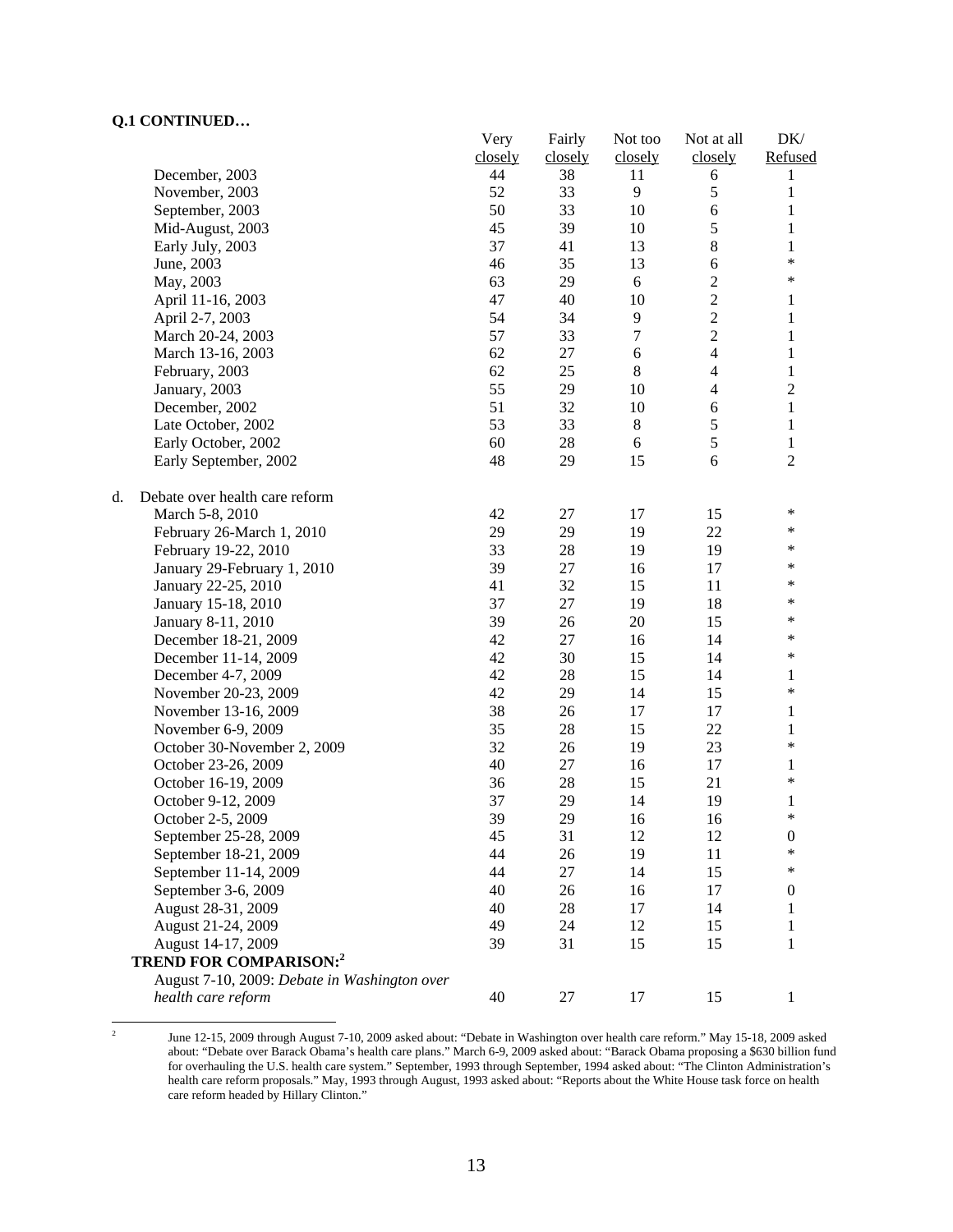|    | ou contra come                                 | Very    | Fairly  | Not too | Not at all | DK/               |
|----|------------------------------------------------|---------|---------|---------|------------|-------------------|
|    |                                                | closely | closely | closely | closely    | Refused           |
|    | July 31-August 3, 2009                         | 47      | 26      | 14      | 13         | 1                 |
|    | July 24-27, 2009                               | 44      | $28\,$  | 15      | 13         | $\ast$            |
|    | July 17-20, 2009                               | 33      | 31      | 13      | 21         | $\overline{2}$    |
|    | July 10-13, 2009                               | 24      | 29      | $20\,$  | $27\,$     | $\ast$            |
|    | June 26-29, 2009                               | 29      | 26      | 20      | 25         | 1                 |
|    | June 19-22, 2009                               | 28      | 28      | 20      | 23         | $\ast$            |
|    | June 12-15, 2009                               | 29      | 26      | 18      | 26         | $\ast$            |
|    | May 15-18, 2009                                | 25      | 30      | 20      | 24         | $\ast$            |
|    | March 6-9, 2009: Obama proposing a             |         |         |         |            |                   |
|    | \$630 billion fund for overhauling health care | 41      | 32      | 13      | 14         | $\ast$            |
|    | September, 1994: The Clinton                   |         |         |         |            |                   |
|    | administration's health care reform proposals  | 32      | 41      | 18      | 9          | $\ast$            |
|    | June, 1994                                     | 34      | 40      | 19      | 7          | $\ast$            |
|    | May, 1994                                      | 37      | 37      | 16      | 9          | 1                 |
|    | January, 1994                                  | 38      | 38      | 15      | 9          | *                 |
|    | Early January, 1994                            | 40      | 40      | 14      | 6          | $\ast$            |
|    | December, 1993                                 | 45      | 35      | 12      | $\tau$     | 1                 |
|    | October, 1993                                  | 44      | 32      | 17      | $\sqrt{6}$ | 1                 |
|    | September, 1993                                | 49      | 34      | 11      | 6          | *                 |
|    | August, 1993: Reports about the White House    |         |         |         |            |                   |
|    | task force on health care reform headed by     |         |         |         |            |                   |
|    | <b>Hillary Clinton</b>                         | 27      | 32      | 25      | 15         | 1                 |
|    | June, 1993                                     | $28\,$  | 38      | 19      | 15         | $\ast$            |
|    | May, 1993                                      | 30      | 30      | 25      | 14         | $\mathbf{1}$      |
|    |                                                |         |         |         |            |                   |
| e. | News about state and local budget problems     |         |         |         |            |                   |
|    | March 5-8, 2010                                | 31      | 32      | 19      | 18         | $\ast$            |
|    | April 9-13, 2009                               | 28      | 30      | 21      | 21         | $\ast$            |
| f. | News about this year's Congressional elections |         |         |         |            |                   |
|    | March 5-8, 2010                                | 25      | 27      | 21      | 26         | $\mathbf{1}$      |
|    | January 8-11, 2010                             | 20      | 24      | 26      | 29         | 1                 |
|    | <b>TREND FOR COMPARISON:</b>                   |         |         |         |            |                   |
|    | October 24-27, 2008: News about candidates     |         |         |         |            |                   |
|    | for local and statewide elections              | $20\,$  | 35      | 24      | 20         | 1                 |
|    | Early November, 2006: News about candidates    |         |         |         |            |                   |
|    | and election campaigns in your state and       |         |         |         |            |                   |
|    | district                                       | 27      | 37      | 18      | 17         | 1                 |
|    | Late October, 2006 $(RVs)$                     | $27\,$  | 45      | 17      | 11         | $\ast$            |
|    | Early October, 2006                            | 21      | 38      | 25      | 15         | 1                 |
|    | Early September, 2006                          | 16      | 32      | 28      | 23         | 1                 |
|    | August 2006                                    | 20      | 29      | 28      | 22         | $\mathbf{1}$      |
|    | <b>June 2006</b>                               | 18      | 30      | 29      | 21         |                   |
|    |                                                |         |         |         |            | $\overline{c}$    |
|    | May 2006                                       | 18      | 28      | 30      | 23         | $\mathbf{1}$<br>* |
|    | Early November, 2002 (RVs)                     | 27      | 46      | 18      | 9          |                   |
|    | Late October, 2002 $(RVs)$                     | 28      | 34      | 24      | 13         | 1                 |
|    | Early October, 2002 (RVs)                      | 21      | 46      | 22      | 10         | 1                 |
|    | Early September, 2002                          | 17      | 29      | 29      | 24         | 1                 |
|    | Late October, 1998 $(RVs)$                     | 26      | 45      | 20      | 9          | $\ast$            |
|    | Early October, 1998 (RVs)                      | 21      | 43      | 24      | 11         | 1                 |
|    | Early September, 1998                          | 17      | 32      | 28      | 23         | *                 |
|    | Early August, 1998                             | 13      | 30      | 28      | 23         | 1                 |
|    | June, 1998                                     | 9       | 27      | 33      | 30         | 1                 |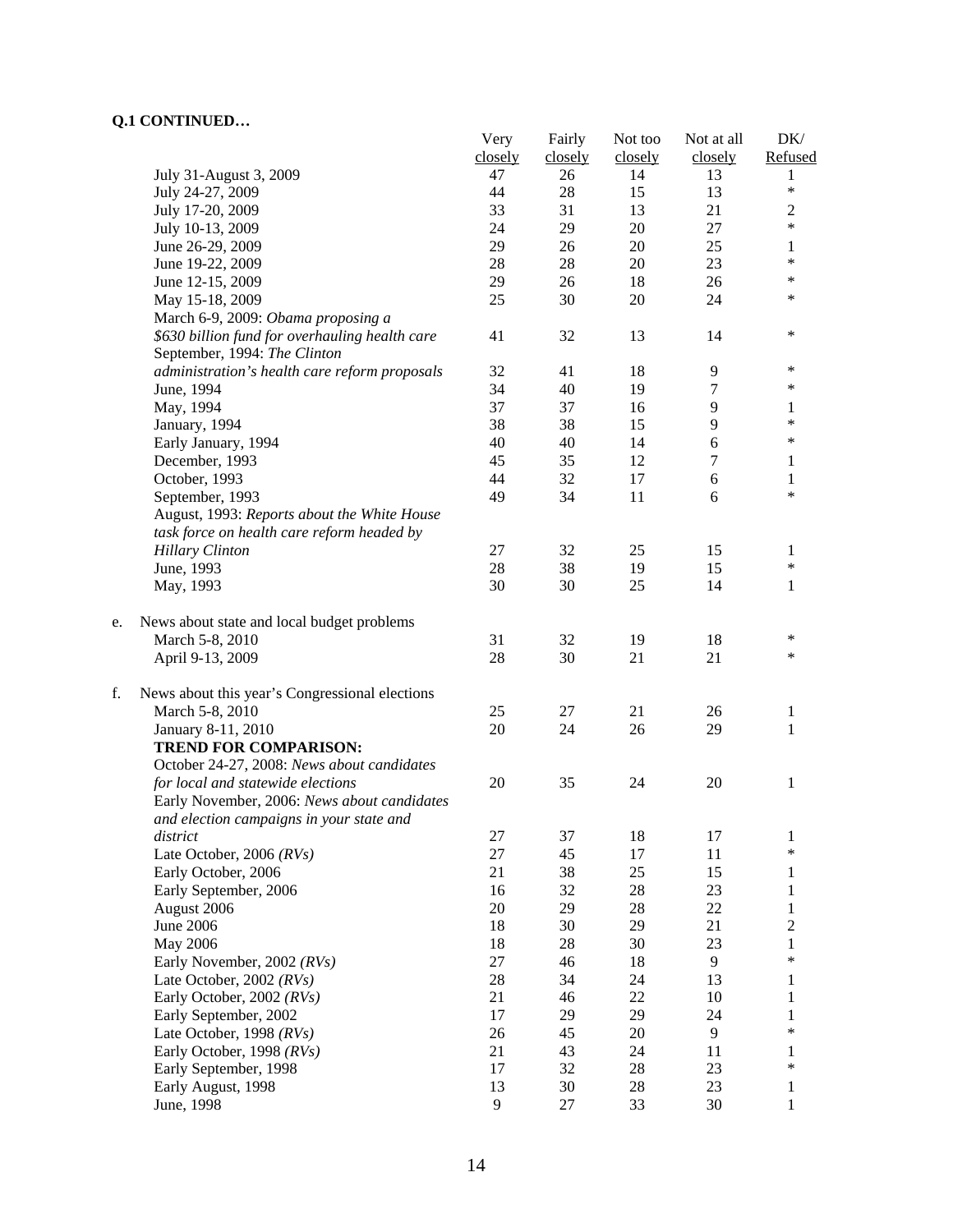|                     | Verv    | Fairly  | Not too | Not at all | DK/     |
|---------------------|---------|---------|---------|------------|---------|
|                     | closely | closely | closely | closely    | Refused |
| April $19983$       | 16      | 33      | 24      | 27         | ∗       |
| November, 1994      | 18      | 42      | 25      | 15         | ∗       |
| Late October, 1994  | 14      | 38      | 31      | 16         |         |
| Early October, 1994 | 23      | 34      | 23      | 19         |         |
| September, 1994     | 19      | 34      | 29      | 18         | ∗       |
| November, 1990      | 38      | 34      | 17      |            | ∗       |
| October, 1990       | 18      | 32      | 28      | 22         | ∗       |

Q.2 Which ONE of the stories I just mentioned have you followed most closely, or is there another story you've been following MORE closely? [**DO NOT READ LIST. ACCEPT ONLY ONE RESPONSE.]** 

#### March 5-8

 $\frac{2010}{30}$ 

- Debate over health care reform
- 22 A major earthquake in Chile<br>13 Reports about the condition
- Reports about the condition of the U.S. economy
- 7 The current situation and events in Iraq
- 7 News about state and local budget problems
- 4 News about this year's congressional elections<br>9 Some other story (VOL.)
- Some other story **(VOL.)**
- 9 Don't know/Refused **(VOL.)**
- Q.3 Thinking now about the issue of health care, from what you've seen and heard, do you think a health care reform bill will pass this year or not?

|                             |           |              | DK/     |
|-----------------------------|-----------|--------------|---------|
|                             | Yes, will | No, will not | Refused |
| March 5-8, 2010             | 39        | 52           | 9       |
| February 26-March 1, 2010   | 34        | 54           | 11      |
| February 19-22, 2010        | 27        | 62           | 11      |
| January 29-February 1, 2010 | 29        | 60           | 11      |
| January 22-25, 2010         | 27        | 67           | 5       |
| January 15-18, 2010         | 57        | 33           | 10      |
| January 8-11, 2010          | 59        | 29           | 11      |
| December 18-21, $2009^4$    | 61        | 34           | 5       |
| December 11-14, 2009        | 56        | 38           | 6       |
| December 4-7, 2009          | 52        | 35           | 14      |
| November 20-23, 2009        | 52        | 37           | 11      |
| November 13-16, 2009        | 49        | 37           | 14      |
| November 6-9, 2009          | 48        | 40           | 11      |
| October 30-November 2, 2009 | 47        | 39           | 14      |
| October 23-26, 2009         | 53        | 40           |         |
| October 16-19, 2009         | 57        | 38           | 5       |
| October 9-12, 2009          | 45        | 46           | 9       |
|                             |           |              |         |

 3 In April 1998, September 1994 and October 1990, story was listed as "Candidates and election campaigns in your state." In November 1990, story was listed as "Candidates and elections in your state."

<sup>4</sup> For December 18-21, 2009 and earlier, the question asked about the chance of a health care reform bill passing "over the next year or not".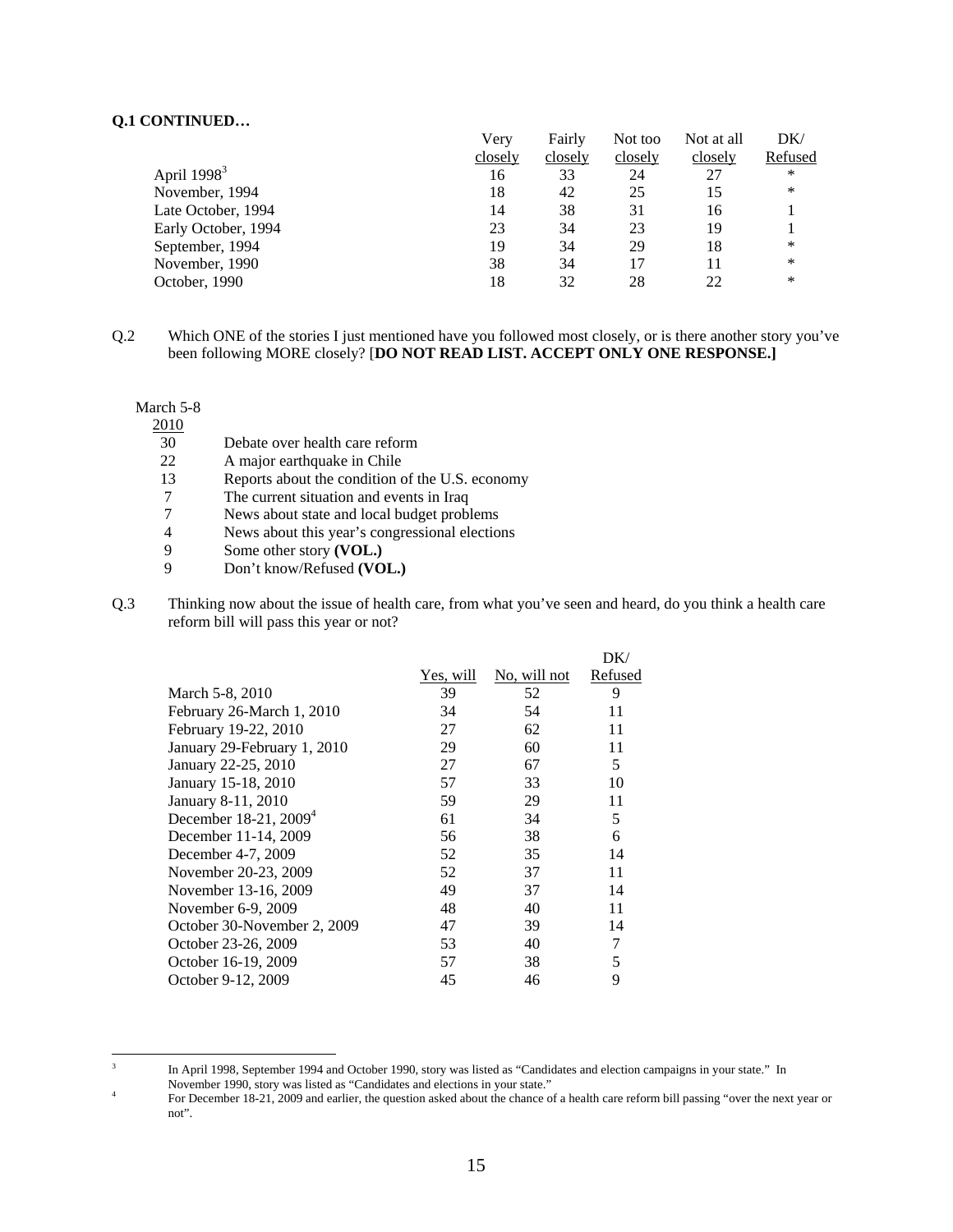| Q.4 | How much if anything, have you heard about each of the following? Have you heard a lot, a little or |
|-----|-----------------------------------------------------------------------------------------------------|
|     | nothing at all? [READ AND RANDOMIZE]                                                                |

|               |                                                                                                                                                                                                     |       |             |                   | (VOL.)        |
|---------------|-----------------------------------------------------------------------------------------------------------------------------------------------------------------------------------------------------|-------|-------------|-------------------|---------------|
|               |                                                                                                                                                                                                     | A lot | A<br>little | Nothing<br>at all | Don't<br>know |
| a.            | Congress voting to extend unemployment benefits<br>after Sen. Jim Bunning stopped blocking the bill<br>March 5-8, 2010                                                                              | 35    | 38          | 27                | $\ast$        |
| $\mathbf b$ . | The arrest of a convicted sex offender for the murder<br>of Chelsea King, a California teenager<br>March 5-8, 2010<br><b>TREND FOR COMPARISON:</b><br>May 1-4, 2009: A man suspected of robbing and | 30    | 42          | 28                | *             |
|               | killing women he met through the Craigslist<br>web site<br>April 23-26, 2009: The arrest of a man suspected                                                                                         | 40    | 38          | 21                | 1             |
|               | of robbing and killing women he met through<br>the Craigslist web site<br>April 17-20, 2009: The murder of an 8-year-old                                                                            | 42    | 35          | 23                | *             |
|               | California girl by a Sunday school teacher                                                                                                                                                          | 50    | 28          | 22                | *             |
| c.            | Reports that in February, the children of an air traffic<br>controller gave radio instructions to pilots at<br>New York's Kennedy Airport<br>March 5-8, 2010                                        | 41    | 30          | 28                | *             |
| $d_{\cdot}$   | A man who was killed by police at the Pentagon<br>after shooting at two officers<br>March 5-8, 2010<br><b>TREND FOR COMPARSION:</b><br>February 19-22, 2010: A professor accused                    | 30    | 40          | 29                | 1             |
|               | of shooting colleagues at the University<br>of Alabama in Huntsville                                                                                                                                | 34    | 41          | 25                | $\ast$        |

Thinking about recent economic news …

Q.5 Are you hearing mostly good news about the economy these days, mostly bad news about the economy or a mix of both good and bad news?

|                             | Hearing<br>mostly<br>good news | Hearing<br>mostly<br>bad news | A mix of<br>good and<br>bad news | DK/<br>Refused |
|-----------------------------|--------------------------------|-------------------------------|----------------------------------|----------------|
| March 5-8, 2010             |                                | 30                            | 66                               |                |
| February 5-8, 2010          |                                | 35                            | 61                               |                |
| January 8-11, 2010          |                                | 29                            | 65                               |                |
| December 4-7, 2009          |                                | 33                            | 59                               |                |
| October 30-November 2, 2009 |                                | 31                            | 62                               |                |
| October 9-12, 2009          |                                | 27                            | 66                               |                |
| September 3-6, 2009         |                                | 27                            | 68                               |                |
| August 7-10, 2009           |                                | 29                            | 59                               |                |
| July 2-5, 2009              |                                | 41                            | 56                               | ∗              |
| June 12-15, 2009            |                                | 37                            | 59                               | $\ast$         |
| May 8-11, 2009              |                                | 31                            | 64                               |                |
| April 9-13, 2009            |                                | 39                            | 56                               |                |
| March 13-16, 2009           |                                | 51                            | 46                               |                |